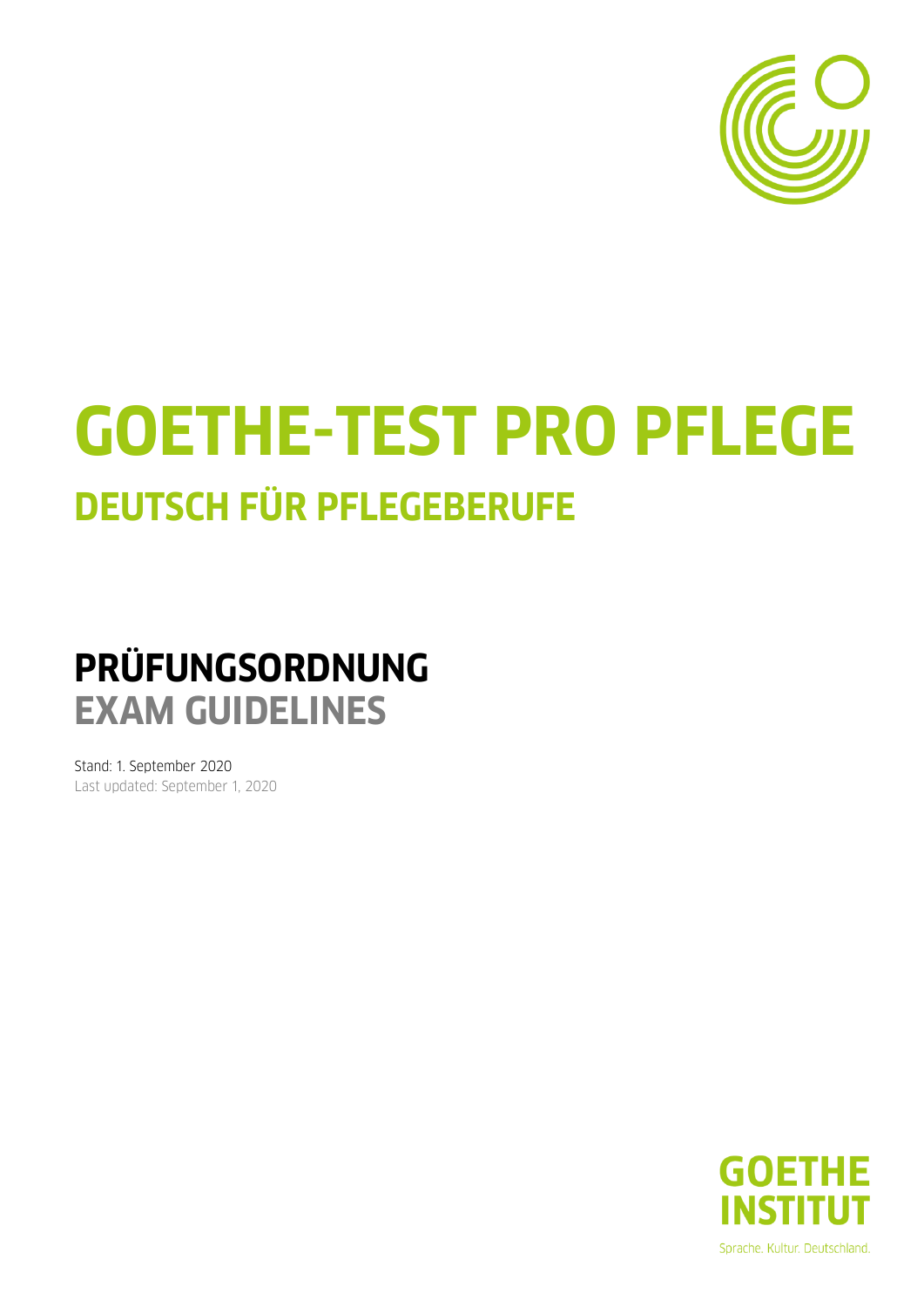#### **Prüfungsordnung GOETHE-TEST PRO PFLEGE**

Stand: 1. September 2020

Der GOETHE-TEST PRO PFLEGE ist eine Deutschprüfung für Erwachsene. Er wurde vom Goethe-Institut für Erwachsene entwickelt, die bereits in Pflegeberufen tätig sind oder zukünftig tätig sein möchten, und weist fachspezifische Deutschkenntnisse nach.

Die Prüfung wird an den Prüfungszentren des Goethe-Instituts weltweit nach einheitlichen Bestimmungen durchgeführt und bewertet.

Diese Deutschprüfung dokumentiert die vierte Stufe – B2 – der sechsstufigen Kompetenzskala des Gemeinsamen europäischen Referenzrahmens für Sprachen (GER). Dieses Niveau beschreibt die Fähigkeit zur selbstständigen Verwendung der deutschen Sprache.

#### **§ 1 Grundlagen der Prüfung**

Das Goethe-Institut gibt zum GOETHE-TEST PRO PFLEGE einen Modellsatz heraus, der für Prüfungsinteressierte im Internet einsehbar und zugänglich ist. Gültig ist jeweils die zuletzt veröffentlichte Fassung. In diesem Modellsatz zum GOETHE-TEST PRO PFLEGE sind Aufbau, Inhalt und Bewertung verbindlich beschrieben.

Zur Vorbereitung auf die Teile HÖREN und LESEN steht die Demo-Version des GOETHE-TEST PRO unter www.goethe.de/pflege zur Verfügung.

#### § 1.1 Gültigkeit

Diese *Prüfungsordnung* ist für den GOETHE-TEST PRO PFLEGE des Goethe-Instituts gültig. Es gilt die jeweils zum Zeitpunkt der Anmeldung aktuelle Fassung.

### **Exam Guidelines GOETHE-TEST PRO PFLEGE**

Last updated: September 1, 2020

The GOETHE-TEST PRO PFLEGE is a German examination for adults. It was developed by the Goethe-Institut for adults who already work in healthcare professions or would like to do so in the future, and demonstrates specialist knowledge of the German language.

The exam is held and assessed in accordance with standardized regulations at the various Goethe Institute exam centers around the world.

This German examination covers the fourth level – B2 – of the six-level competence scale of the Common European Framework of Reference for Languages (CEFR) and thus demonstrates independent language competency in the German language.

#### **Section 1 Fundamentals of the Exam**

The Goethe-Institut publishes a *sample exam booklet* for the GOETHE-TEST PRO PFLEGE examination. Parties interested in taking an exam can view and access these on the Internet. The most up-to-date version applies.

This *sample exam booklet* provides an overview of the structure, content and grading process of the individual exams.

To prepare for the LISTENING and READING parts, the demo version of the GOETHE-TEST PRO is available at www.goethe.de/pflege.

#### 1.1 Validity

These *Exam Guidelines* apply to the Goethe-Test PRO PFLEGE examination of the Goethe-Institut. The latest version at the time of registration shall apply.**]**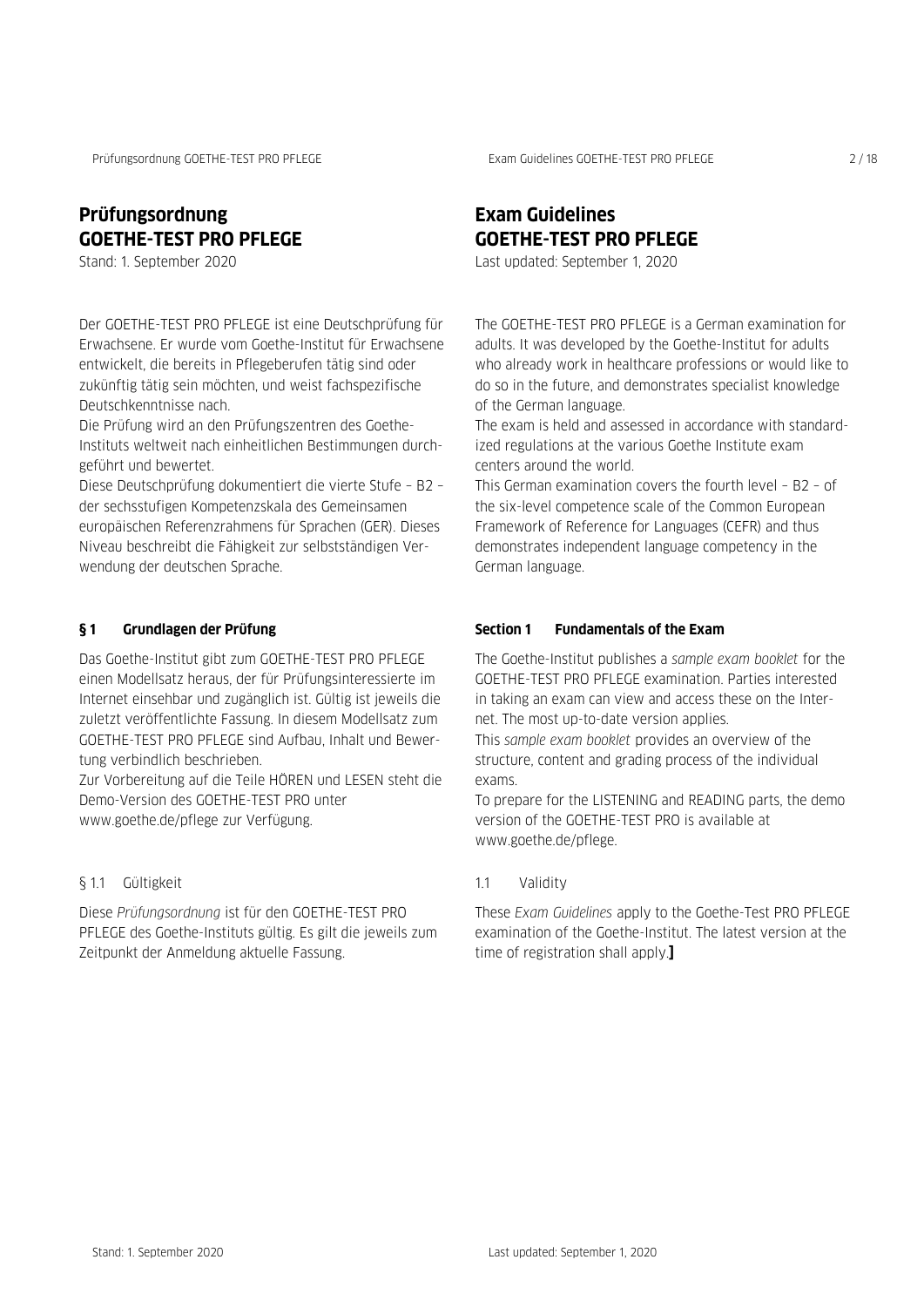#### § 1.2 Bestandteile der Prüfung

Der GOETHE-TEST PRO PFLEGE besteht aus den folgenden Teilen:

Rezeptive Teile (digital)

- **HÖREN**
- LESEN

Produktive Teile (papierbasiert)

- SCHREIBEN
- **SPRECHEN**

Die Prüfungsteile HÖREN und LESEN (inklusive Wortschatz und Grammatik) werden in Kombination digital an einem Prüfungszentrum abgelegtDie Prüfungsteile SCHREIBEN und SPRECHEN werden in der Regel zeitlich nach dem digitalen Prüfungsteil (HÖREN und LESEN) papierbasiert in einer Präsenzprüfung abgelegt.

Das Prüfungsmaterial im digitalen Teil besteht aus einem Registrierungscode, der bei Eingabe im System eine einmalige Testdurchführung erlaubt.

Die Prüfungsmaterialien im papierbasierten Teil bestehen aus *Kandidatenblättern* (SCHREIBEN, SPRECHEN) mit dem *Antwortbogen Schreiben*, *Prüferblättern* sowie den Bögen *Schreiben – Bewertung*, *Sprechen – Bewertung*, *Schreiben – Ergebnis*, *Sprechen – Ergebnis.*

Die *Prüferblätter* enthalten für

- die Teile SCHREIBEN und SPRECHEN die Kriterien zur Bewertung der Leistungen,
- den Teil SCHREIBEN Hinweise zur Durchführung und Bewertung sowie die Bewertungskriterien,
- den Teil SPRECHEN Hinweise zur Gesprächsführung und Moderation sowie die Bewertungskriterien.

Außerdem stehen für den unter § 2 genannten Prüfungszentren für den digitalen Teil Hinweise zur Durchführung des GOETHE-TEST PRO PFLEGE zur Verfügung.

In die Bögen *Schreiben – Bewertung* und *Sprechen – Bewertung* tragen die Prüfenden ihre Bewertung ein. Die Ergebnisse werden jeweils auf die Bögen *Schreiben – Ergebnis* und *Sprechen – Ergebnis* übertragen.

The GOETHE-TEST PRO PFLEGE consists of the following parts:

Receptive parts (digital)

- **LISTENING**
- **READING**

Productive parts (paper-based)

- **NRITING**
- SPEAKING

The exam parts LISTENING and READING (including vocabulary and grammar) are taken in combination online at one examination center. The examination parts WRITING and SPEAKING are usually taken after the digital examination section (LISTENING and READING) in a written examination requiring personal attendance.

The exam material in the digital part consists of a registration code which, when entered in the system, allows an examination to be taken on a one-off basis.

The exam materials in the paper-based part consist of the *exam documents for participants* (WRITING, SPEAKING) including the *Writing answer sheet and exam documents for examiners* as well as the *Writing – Grading, Speaking – Grading, Writing – Score, Speaking – Score* forms.

The *exam documents for examiners* contain

- $\blacksquare$  the criteria for evaluating the exam performances for the WRITING and SPEAKING parts,
- instructions for carrying out and evaluating the examination as well as the grading criteria for the WRITTEN part
- $\blacksquare$  instructions for conducting the conversation and moderation as well as the grading criteria for the SPEAKING part.

There are also instructions on how to carry out the GOE-THE-TEST PRO PFLEGE examination for the digital part for the examination centers specified under Section 2.

The examiners will record their evaluation in the *Writing – Grading* and *Speaking – Grading* forms. The results are transferred respectively to the *Writing – Score* and *Speaking – Score* forms.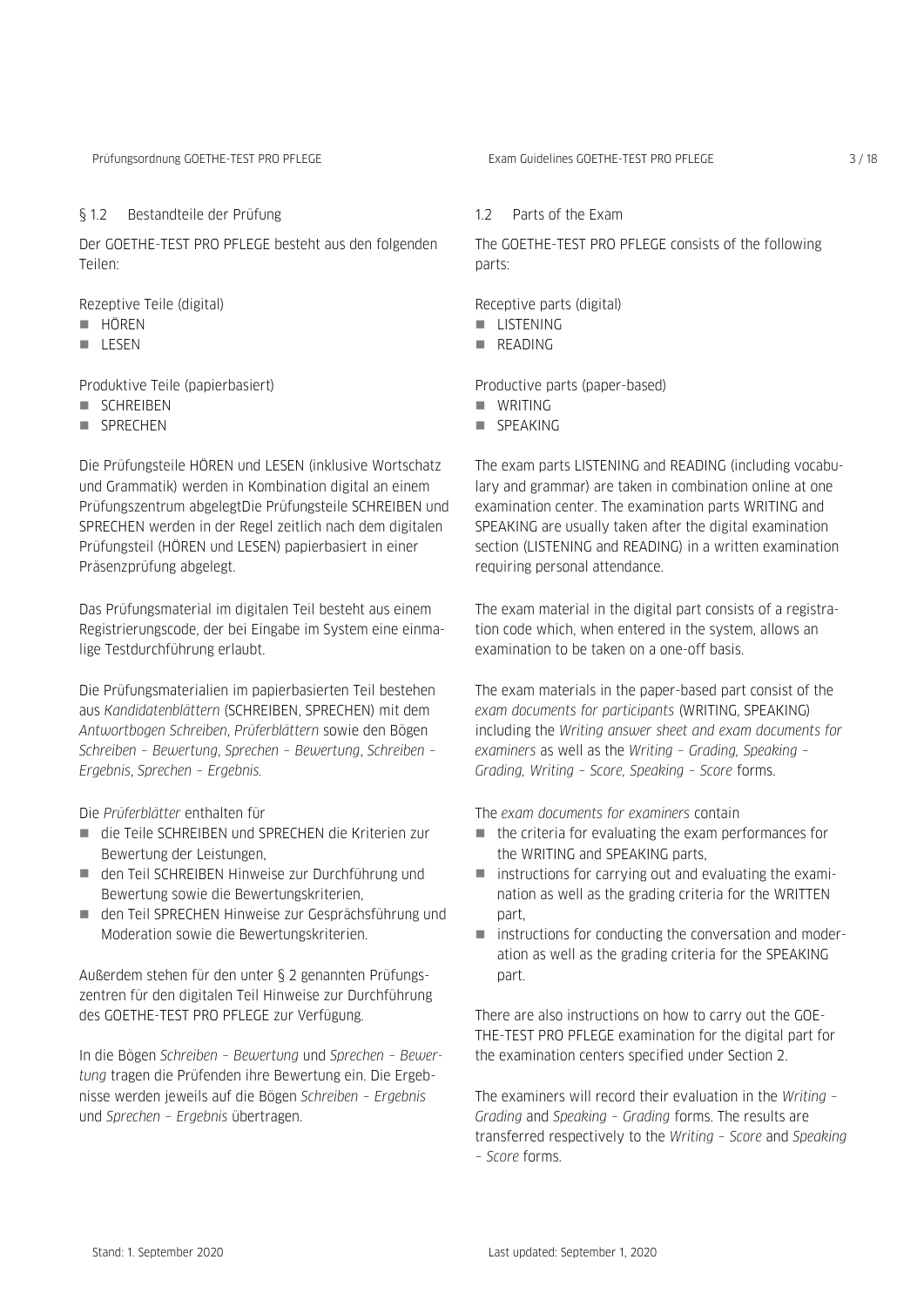#### § 1.3 Prüfungsinhalte

Der digitale Teil des GOETHE-TEST PRO PFLEGE ist ein Online-Test und wird auf der Testplattform des Goethe-Instituts abgelegt. Die Antworten werden direkt auf der Testplattform eingegeben. Die Auswertung der Antworten erfolgt vollautomatisch. Der Teil SCHREIBEN wird papierbasiert abgelegt. Der Teil SPRECHEN wird in der Regel als Paarprüfung face-to-face abgelegt.

#### § 1.4 Zeitliche Organisation

Der digitale Teil des GOETHE-TEST PRO PFLEGE (HÖREN, LESEN) dauert in der Regel zwischen 60 und 90 Minuten. Da es sich um einen adaptiven Prüfungsteil handelt, der sich auf die individuellen Kenntnisse des/der Prüfungsteilnehmenden einstellt, kann die Prüfungsdauer von der oben genannten abweichen.

Der Teil SCHREIBEN dauert 75 Minuten. Der Teil SPRECHEN dauert 15 Minuten.

Zwischen den drei Prüfungsteilen: 1. digitaler Teil (HÖREN und LESEN), 2. SCHREIBEN und 3. SPRECHEN ist jeweils eine Pause von mindestens 15 Minuten vorzusehen, wenn die Teile am gleichen Tag abgelegt werden.

Der Teil SPRECHEN wird in der Regel als Paarprüfung durchgeführt, in Ausnahmefällen ist auch eine Einzelprüfung möglich. Paarprüfung bzw. Einzelprüfung dauern 15 Minuten bzw. 10 Minuten. Zur Vorbereitung auf die mündliche Prüfung erhalten die Teilnehmenden sowohl für die Paar- als auch für die Einzelprüfung 15 Minuten Zeit.

#### 1.3 Exam Contents

The digital part of the Goethe-Test PRO PFLEGE is an online exam that is taken on the Goethe-Institut's exam website. The answers are entered directly onto the exam website. Assessment is fully automated. The WRITING part is taken as a paperbased exam. The SPEAKING part is usually taken as a face-toface examination involving two people.

#### 1.4 Structure of the Exam

In general, the exam time for the digital part of the Goethe-Test PRO PFLEGE is 60 to 90 minutes. Due to the adaptive nature of the exam, which is adapted to an individual exam participant's knowledge level, the exam duration may differ from the time stated above.

The WRITING part lasts 75 minutes. The SPEAKING part lasts 15 minutes.

A break of at least 15 minutes must be provided between the three sections of the examination: 1. Digital part (LIS-TENING and READING, 2. WRITING and 3. SPEAKING, if the sections are being taken on the same day.

The SPEAKING part is usually taken as a paired examination involving two people sitting face-to-face; in exceptional cases, an individual examination is also possible. Paired examinations/individual examinations last 15 minutes and 10 minutes respectively. Participants are given 15 minutes to prepare for the oral examination, both for the paired and the individual examination.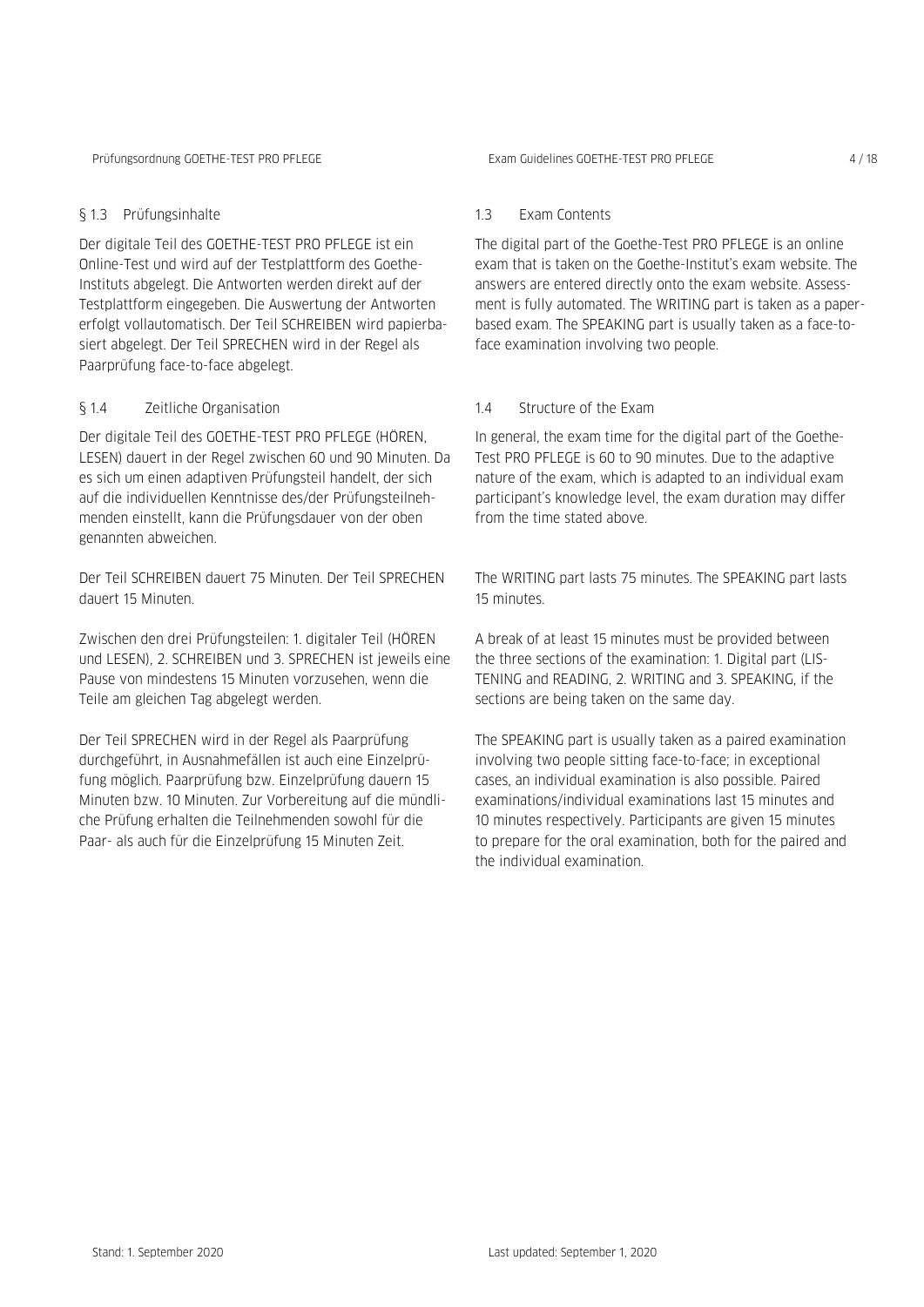#### § 1.5 Durchführung und Ablauf

#### § 1.5.1 SCHREIBEN

Nach der Identitätskontrolle werden die entsprechenden *Kandidatenblätter* und *Antwortbogen* sowie bei Bedarf gestempeltes Konzeptpapier ausgegeben. Die *Kandidatenblätter* werden ohne Kommentar ausgegeben; alle Aufgabenstellungen sind auf den *Kandidatenblättern* erklärt. Die Teilnehmenden tragen alle erforderlichen Daten auf dem *Antwortbogen Schreiben* und Konzeptpapier ein; erst dann beginnt die eigentliche Prüfungszeit.

Den Text verfassen die Teilnehmenden direkt auf dem *Antwortbogen Schreiben*. Falls die Teilnehmenden den Text zunächst auf Konzeptpapier verfassen, planen sie für das Übertragen ihres Textes auf den *Antwortbogen Schreiben* ausreichend Zeit innerhalb der Prüfungszeit ein.

Beginn und Ende der Prüfungszeit im Teil SCHREIBEN werden jeweils in geeigneter Form von der Aufsichtsperson mitgeteilt

#### § 1.5.2 SPRECHEN

Für die Prüfung steht ein geeigneter Raum zur Verfügung. Tisch- und Sitzordnung werden so gewählt, dass eine freundliche Prüfungsatmosphäre entsteht.

Für die Vorbereitung steht ein geeigneter Raum zur Verfügung. Die Aufsichtsperson gibt den Teilnehmenden ohne Kommentar die Kandidatenblätter für den Teil SPRECHEN; alle Aufgabenstellungen sind auf den Kandidatenblättern vermerkt. Für Notizen steht gestempeltes Konzeptpapier zur Verfügung. Die Teilnehmenden dürfen ihre in der Vorbereitungszeit erstellten stichpunktartigen Notizen während des Teils SPRECHEN verwenden.

Der Prüfungsteil SPRECHEN wird von zwei Prüfenden durchgeführt. Eine/-r der Prüfenden moderiert das Prüfungsgespräch. Beide Prüfenden machen Notizen und bewerten die Prüfungsleistungen unabhängig voneinander.

Zu Beginn begrüßen die Prüfenden die Teilnehmenden und stellen sich selbst kurz vor. Der/Die Moderator/-in führt ein kurzes Gespräch mit den Prüfungsteilnehmenden zum Kennenlernen. Die Prüfenden erläutern vor jedem Prüfungsteil kurz die Aufgabenstellung.

1.5 Administration and Procedure

#### 1.5.1 WRITING

After the identity check, the respective *exam documents for participants* and *answer sheets* as well as the stamped draft paper, if necessary, are distributed to the participants. No further remarks are made while the *exam documents for participants* are distributed; directions for all tasks and exercises can be found in the *exam documents for participants*.

Participants record all the required personal information on the *Writing answer sheet* and draft paper. Once this is completed the supervisor will begin the timed section of the exam.

The participants write their text directly on the *Writing answer sheet*. If the participants first compose their text on the draft paper, they will schedule sufficient time within the examination time to transfer their text to the *Writing answer sheet.*

The supervisor will indicate the beginning and end of the exam time in the WRITING part in an appropriate manner.

#### 1.5.2. SPEAKING

A suitable room will be provided for the exam. Seating will be arranged so as to create a pleasant atmosphere in which to take an exam.

A suitable room will be provided for the preparation. The invigilator distributes the exam documents for participants for the SPEAKING section to the candidates without making any remarks; directions for all tasks and exercises can be found in the exam documents for participants. Stamped draft paper is available for notes. The participants may use any notes summarizing key points that they may have made during the preparation time in the SPEAKING part of the examination.

The SPEAKING section is administered by two examiners. One examiner will take over the role of moderator. Both examiners will make notes and evaluate the exam performances independently of each other.

First, the examiners greet the participants and briefly introduce themselves. The moderator will have a short conversation with the examination participants to get to know them. The examiners will briefly explain the tasks and exercises involved before each section of the examination.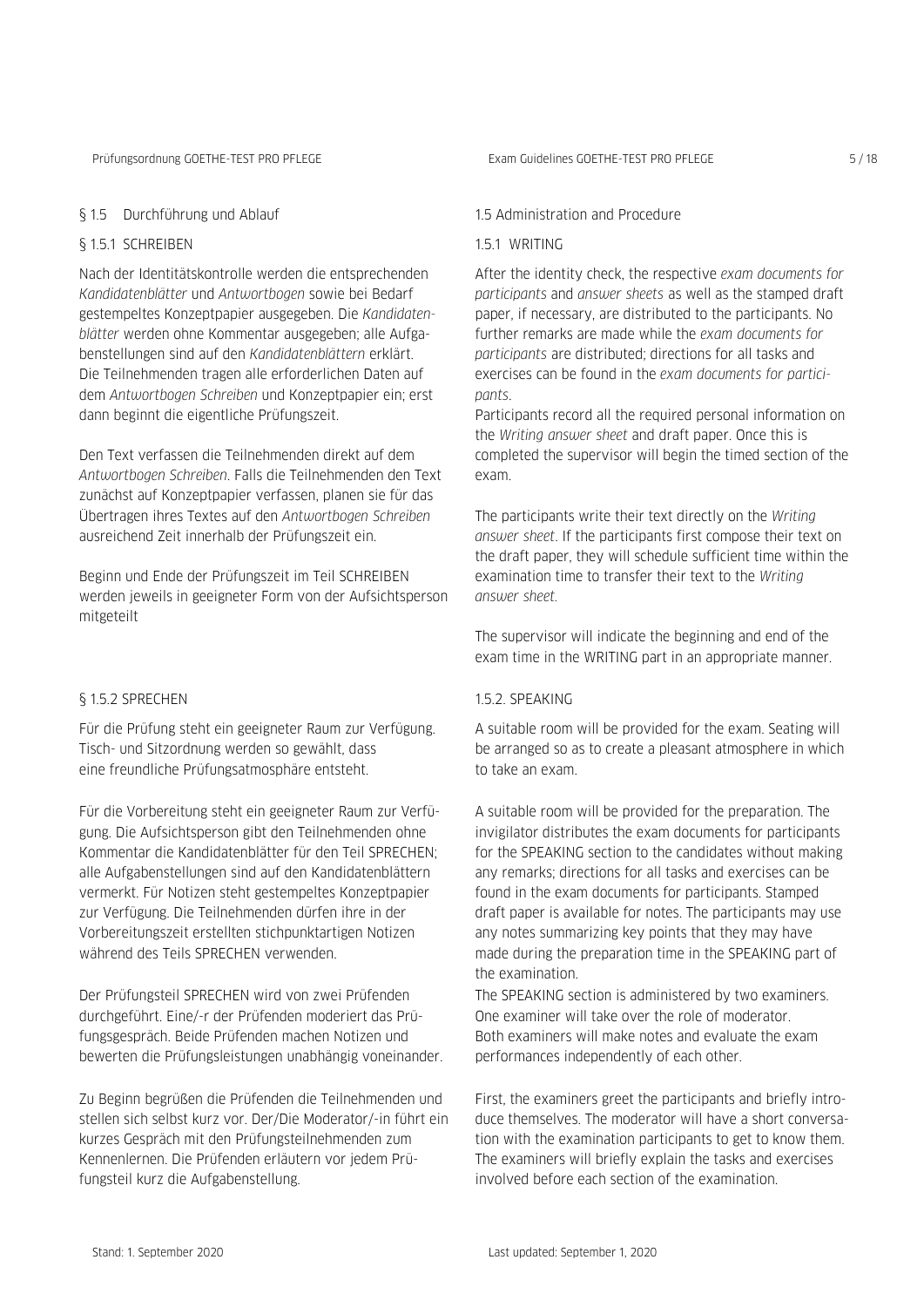Prüfungsordnung GOETHE-TEST PRO PFLEGE EXam Guidelines GOETHE-TEST PRO PFLEGE 6/18

- 1. In Teil 1 führt eine/-r der Teilnehmenden als Pflegekraft ein Gespräch mit einem Patienten bzw. einer Patientin oder einem/einer Angehörigen. Er/Sie baut eine Beziehung zur Patientin/zum Patienten auf, erfragt Informationen und teilt Informationen mit. Gesprächspartner/-in in der Rolle des Patienten/der Patientin ist der/die zweite Teilnehmende (bzw. bei Einzelprüfungen ein/eine Prüfende/-r).
- 2. In Teil 2 führen die Teilnehmenden (bzw. bei Einzelprüfungen der/die Teilnehmende und ein/eine Prüfende/-r) ein Konfliktgespräch. Dabei sollen beide ihre Argumente vorbringen, auf die Argumente ihrer Gesprächspartnerin/ihres Gesprächspartners eingehen, Alternativen erwägen und sich abschließend einigen.
- 3. In Teil 3 stellen die Teilnehmenden als Pflegekraft nacheinander den Fall eines Patienten/einer Patientin vor. Am Ende des Fallberichts stellen der/die andere Teilnehmende und der/die Prüfende, der/die moderiert, Fragen. Der/die Teilnehmende, der/die den Vortrag gehalten hat, beantwortet diese Fragen.

Am Ende der Prüfung werden alle Unterlagen, auch das Konzeptpapier, eingesammelt.

#### **§ 2 Prüfungszentren des Goethe-Instituts**

Der GOETHE-TEST PRO PFLEGE wird durchgeführt von:

- Goethe-Instituten in Deutschland und im Ausland.
- Goethe-Zentren im Ausland
- Prüfungskooperationspartnern des Goethe-Instituts in Deutschland und im Ausland
- sowie Institutionen mit einem Vertragsverhältnis zur Durchführung des GOETHE-TEST PRO PFLEGE.

#### **§ 3 Teilnahmevoraussetzungen**

§ 3.1 Der GOETHE-TEST PRO PFLEGE kann von allen Prüfungsinteressierten mit Ausnahme von § 3.3 bis § 3.6 unabhängig vom Erreichen eines Mindestalters und unabhängig vom Besitz der deutschen Staatsangehörigkeit abgelegt werden.

Der GOETHE-TEST PRO PFLEGE wird für Teilnehmende ab 16 Jahren empfohlen. Ferner wird empfohlen, dass die Teilnehmenden einen Wissens- oder Erfahrungshintergrund im Bereich der Gesundheits- und Krankenpflege mitbringen.

- 1. In part 1, one of the participants in the role of a nurse will conduct a conversation with a male or female patient or relative. He/she builds up a relationship with the patient, and requests and imparts information. The second participant is the dialogue partner in the role of the patient (or in the case of individual examinations, one examiner).
- 2. In part 2, the participants conduct (or in the case of individual examinations, the participant and one examiner) a conflict resolution talk. Here, both parties should bring forth their arguments, address the arguments of their dialogue partner, weigh up alternatives and finally come to an agreement.
- 3. In part 3, the participants in their nursing role consecutively present the case of a patient. At the end of the case report, the other participant and the examiner who is moderating asks questions. The participant who has given the talk answers these questions.

At the end of the exam, all documents, including the draft paper, will be collected.

#### **Section 2 The Goethe-Institut's Exam Centers]**

The Goethe-Test PRO PFLEGE is carried out by:

- Goethe-Instituts in Germany and abroad,
- Goethe-Centers abroad
- $\blacksquare$  the Goethe-Institut's exam partners, both in Germany and abroad.
- as well as institutions which have a contractual arrangement with the Goethe-Institut for carrying out the GOETHE-TEST PRO PFLEGE.

#### **Section 3 Prerequisites for Participation**

3.1 The Goethe-Test PRO PFLEGE is available to any interested party, with the exception of those indicated in Sections 3.3 to 3.6, and can be taken regardless of age and whether or not one is a German citizen.

The Goethe-Test PRO PFLEGE is recommended for participants aged 16 and above. It is also recommended that participants have knowledge or experience of healthcare and nursing.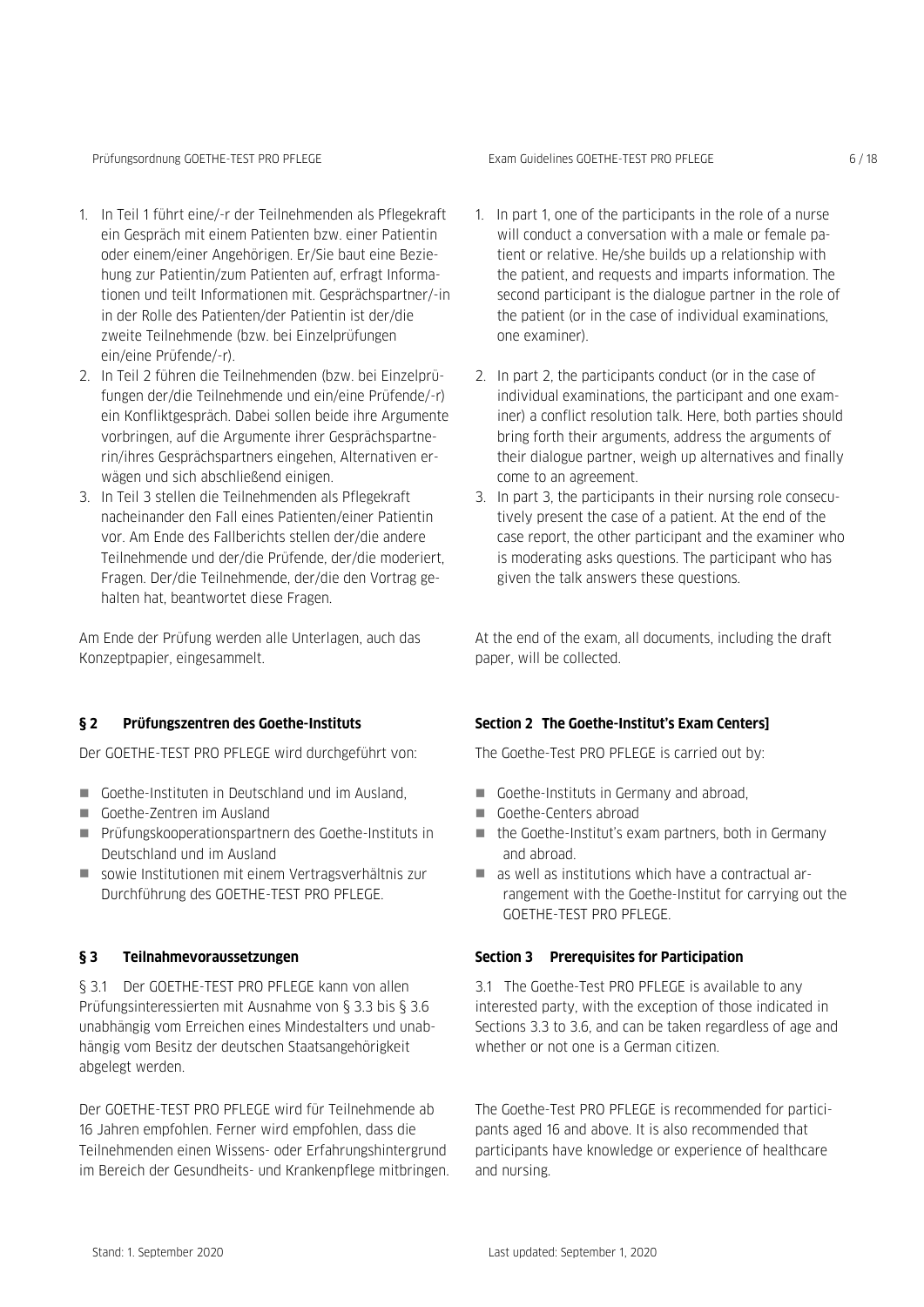Für Prüfungsteilnehmende, die vor Erreichen des empfohlenen Alters oder erheblich abweichend vom empfohlenen Alter den GOETHE-TEST PRO PFLEGE ablegen, ist ein Einspruch gegen das Prüfungsergebnis aus Altersgründen z. B. wegen nicht altersgerechter Themen der Prüfung o. Ä. ausgeschlossen. Die Prüfungsteilnahme ist weder an den Besuch eines bestimmten Sprachkurses noch an den Erwerb eines Zertifikats gebunden.

§ 3.2 Personen, die eine Prüfung bzw. einen Prüfungsteil nicht bestanden haben, sind bis zum Ablauf der vom jeweils zuständigen Prüfungszentrum für einen wiederholten Prüfungstermin bestimmten Fristen von der Prüfungsteilnahme ausgeschlossen (vgl. § 15).

§ 3.3 Personen, die Zeugnisse des Goethe-Instituts gefälscht haben oder ein gefälschtes Zeugnis bzw. manipulierte Screenshots der Prüfungsergebnisanzeige auf *Mein Goethe.de* vorlegen, sind für die Dauer von einem (1) Jahr ab Kenntniserlangung des Goethe-Instituts von der Fälschung von der Prüfungsteilnahme ausgeschlossen. Diese Sperrfrist von einem (1) Jahr gilt weltweit für die Prüfungsteilnahme sowohl an Goethe-Instituten als auch bei Prüfungskooperationspartnern des Goethe-Instituts.

§ 3.4 Personen, die Prüfungsinhalte an Dritte weitergegeben haben, werden für die Dauer von einem (1) Jahr ab Kenntniserlangung des Goethe-Instituts von der Prüfungsteilnahme ausgeschlossen. § 3.3 Satz 2 gilt entsprechend.

§ 3.5 Im Fall eines wiederholten Prüfungsausschlusses aufgrund von § 3.3, § 3.4, § 11.2 wird die betroffene Person für die Dauer von fünf (5) Jahren ab dem wiederholten Prüfungsausschluss von der Prüfungsteilnahme ausgeschlossen.

§ 3.6 Personen, die von der Prüfung gemäß § 11.1 und/oder § 11.2 ausgeschlossen worden sind, sind bis zum Ablauf der in § 11 geregelten Sperrfristen von der Prüfungsteilnahme ausgeschlossen.

Exam participants who are younger than the recommended age or whose age varies considerably from the recommended age for the Goethe-Test PRO PFLEGE may not appeal their exam results on the grounds of their age, e.g. because the topics are not suited to their age. One need not have attended a language course or acquired a certificate in order to sit an exam.

3.2 Persons who have failed an exam or exam section are excluded from taking part in exams until the deadlines set by the exam center responsible for a repeated exam date have expired (see Section 15.).

3.3 Persons who have forged Goethe-Institut certificates or submit a forged certificate or manipulated screenshots of the notification of the examination result on *Mein Goethe.de* are banned from sitting any Goethe-Institut exams for the duration of one (1) year from the date on which the Goethe-Institut became aware of the forgery. This ban of one (1) year applies worldwide for participants at both Goethe-Instituts and the Goethe-Institut's exam partners.

3.4 Persons who have forwarded examination contents to third parties are banned from sitting any Goethe-Institut exams for the duration of one (1) year from the date on which the Goethe-Institut became aware that the content had been forwarded. Section 3.3 clause 2 applies accordingly.

3.5 In the case of repeated exclusion from examinations as the result of Sections 3.3, 3.4 and 11.2, the person in question will be banned from sitting any Goethe-Institut exams for the duration of five (5) years from the date of the repeated exclusion.

3.6 Persons who have been excluded from the exam in accordance with Sections 11.1 and/or 11.2 are excluded from taking an exam until the expiration of the ban on exam participation as regulated in Section 11.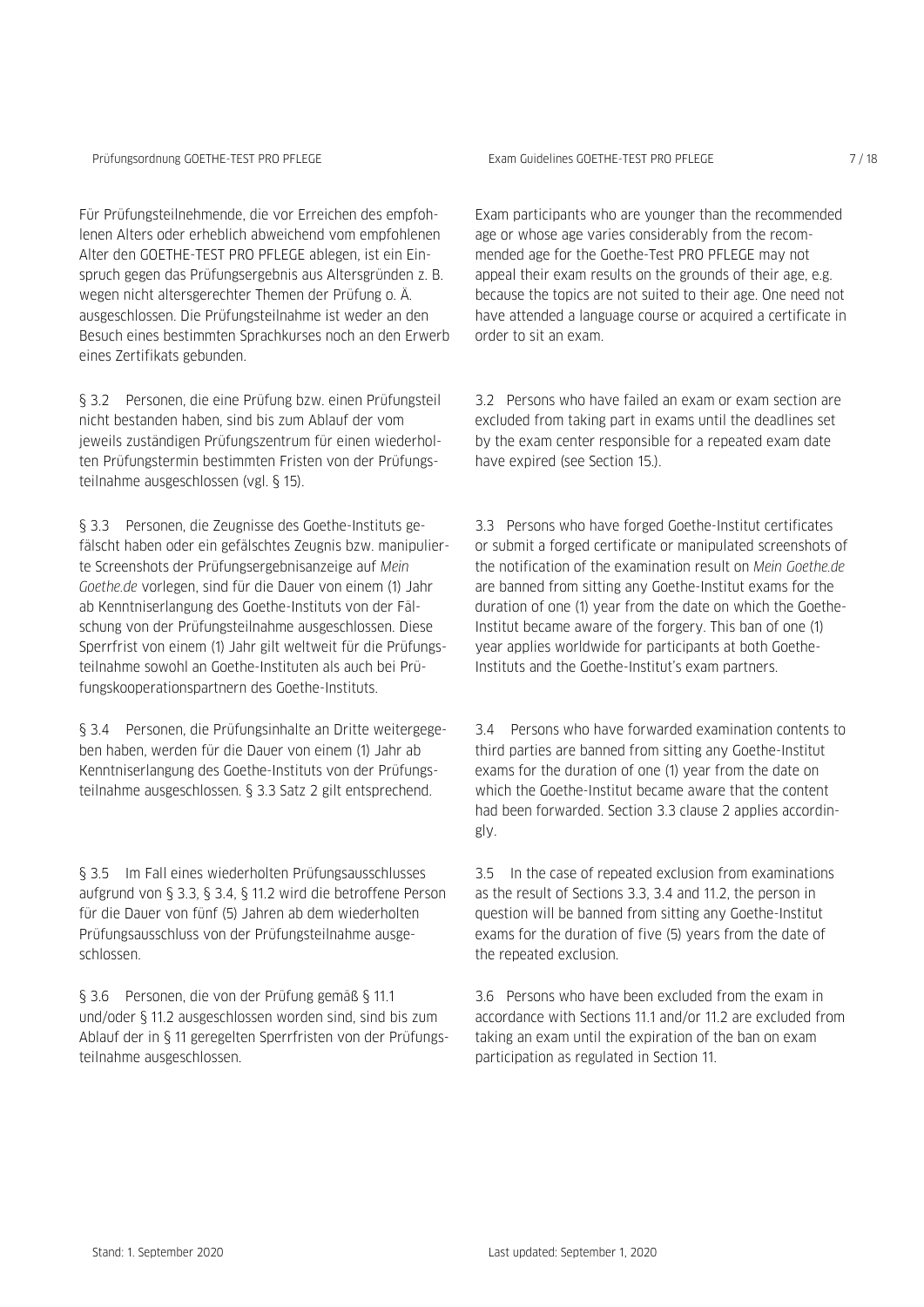#### **§ 4 Anmeldung**

§ 4.1 Vor Anmeldung zum GOETHE-TEST PRO PFLEGE erhalten die Prüfungsinteressierten ausreichend Möglichkeiten, sich am Prüfungszentrum oder via Internet über die Prüfungsanforderungen, die *Prüfungsordnung* und anschließende Mitteilung der Prüfungsergebnisse zu informieren. Die *Prüfungsordnung* ist in ihrer jeweils aktuellen Fassung im Internet zugänglich. Mit der Anmeldung bestätigen die Prüfungsteilnehmenden bzw. die gesetzlichen Vertreter, dass sie die jeweils geltende *Prüfungsordnung* zur Kenntnis genommen haben und anerkennen.

Nähere Information zu den Anmeldemöglichkeiten enthält das Anmeldeformular bzw. die Prüfungsbeschreibung im Internet. Die Anmeldeformulare erhalten die Prüfungsinteressierten beim örtlichen Prüfungszentrum oder via Internet. Bei beschränkt geschäftsfähigen Minderjährigen ist die Einwilligung des gesetzlichen Vertreters erforderlich.

§ 4.2 Soweit die jeweilige Anmeldemöglichkeit besteht, kann das ausgefüllte Anmeldeformular per Post, Fax oder E-Mail an das jeweils zuständige Prüfungszentrum zurückgesendet werden. Für die Anmeldung, den Vertragsschluss und die Vertragsabwicklung gelten vorrangig die Allgemeinen Geschäftsbedingungen des Goethe-Instituts e.V. Auf diese wird bei der Anmeldung ausdrücklich hingewiesen. Für den Fall, dass die Anmeldung bzw. Durchführung der Prüfung über einen Prüfungskooperationspartner erfolgt, gelten ergänzend die Allgemeinen Geschäftsbedingungen des Prüfungskooperationspartners. Auf diese wird bei der Anmeldung ausdrücklich hingewiesen.

Die Angabe der konkreten Uhrzeit wird den Prüfungsinteressenten ca. fünf (5) Tage vor dem Prüfungstermin in Textform mitgeteilt.

§ 4.3 Soweit diese Anmeldemöglichkeit besteht, kann die Anmeldung online unter [www.goethe.de](http://www.goethe.de/pruefungen) bzw. gegebenenfalls über die Website des jeweiligen Prüfungszentrums erfolgen. Für die Anmeldung, den Vertragsschluss und die Vertragsabwicklung gelten vorrangig die Allgemeinen Geschäftsbedingungen des Goethe-Instituts e.V. Auf diese wird bei der Anmeldung ausdrücklich hingewiesen.

#### **Section 4 Registration**

4.1 Before registering for the Goethe-Test PRO PFLEGE, interested parties will be given sufficient opportunity to obtain information at the responsible exam center or online regarding exam requirements, *Exam Guidelines* and information about how the exam results will be communicated. The current version of the *Exam Guidelines* is available online. By registering, the exam participants or their parents or guardians confirm that they have taken note of and accept the applicable *Exam Guidelines.*

The online application form and description of the exam contain more information about ways to apply. Interested parties may obtain the application forms from their local exam center or online. In the case of minors with limited legal capacity, the consent of their parents or guardians is required.

4.2 Insofar as it is possible to apply for the exam, completed application forms can be returned to the relevant exam center by post, fax or e-mail. The General Terms and Conditions of Business of the Goethe-Institut e.V. shall take precedence for the registration, the conclusion of the contract and the execution of the contract. These will be expressly referred to when applying.

If the registration or the examination is carried out by an exam partner, the General Terms and Conditions of Business of the exam partner also apply. These will be expressly referred to when applying.

Interested parties will be informed in writing of the actual time of the test approximately five (5) days before the date of the test.

4.3 Insofar as it is possible to apply for the exam, the application can be submitted online at [www.goethe.de](http://www.goethe.de/) or through the relevant exam center website. The General Terms and Conditions of Business of the Goethe-Institut e.V. shall take precedence for the registration, the conclusion of the contract and the execution of the contract. These will be expressly referred to when applying.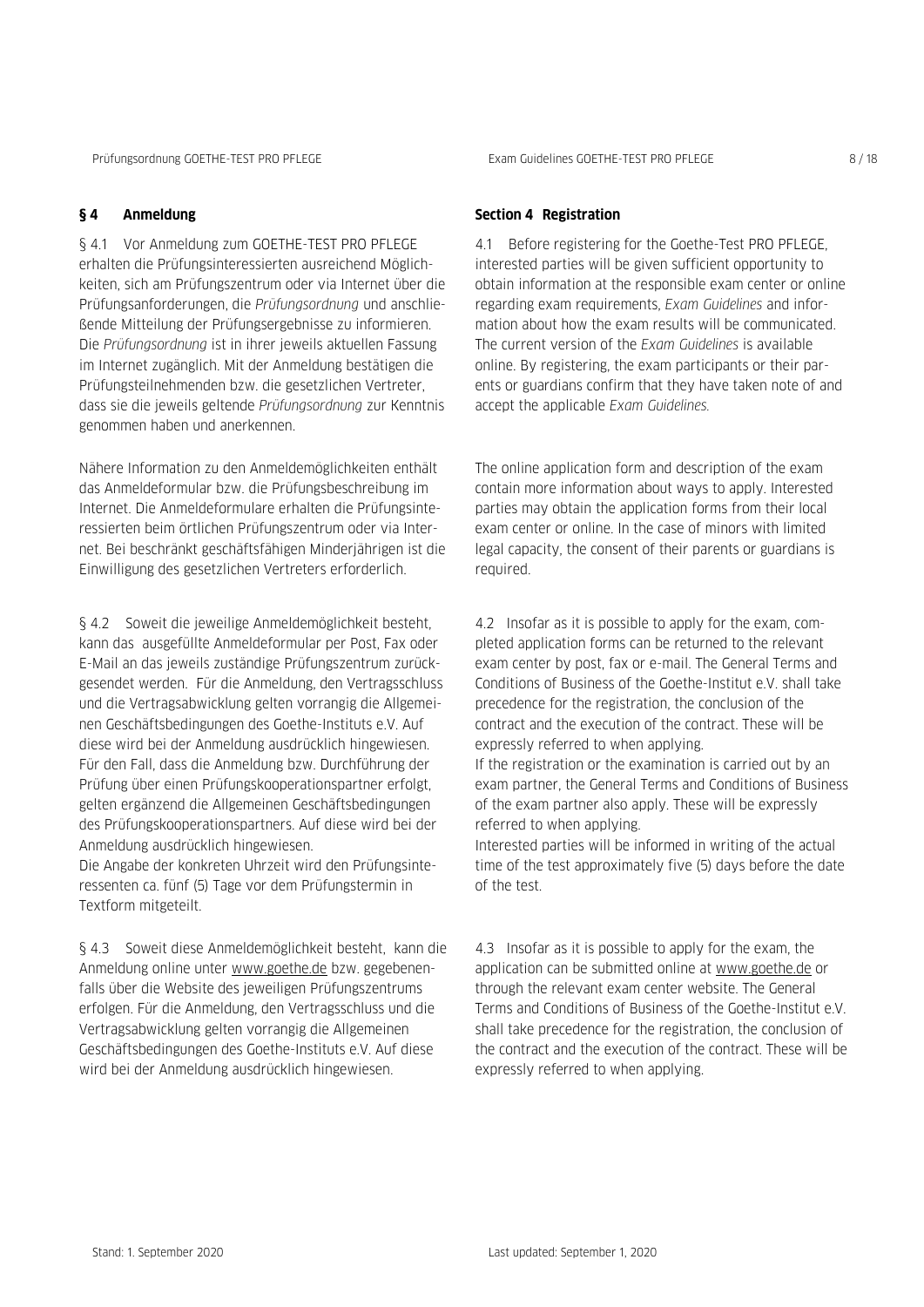§ 4.4 Soweit diese Anmeldemöglichkeit besteht, kann die Anmeldung persönlich beim örtlichen Prüfungszentrum erfolgen. Für den Vertragsschluss und die Vertragsabwicklung gelten vorrangig die Allgemeinen Geschäftsbedingungen des Goethe-Instituts e.V. Auf diese wird bei der Anmeldung ausdrücklich hingewiesen.

#### **§ 5 Termine**

Das jeweilige Prüfungszentrum bestimmt die Anmeldefrist sowie Ort und Zeit der Prüfung. Die aktuellen Prüfungstermine und Anmeldefristen finden sich auf den Anmeldeformularen bzw. bei der Prüfungsbeschreibung im Internet. Der digitale Teil (HÖREN und LESEN), der Teil SCHREIBEN und der Teil SPRECHEN werden in der Regel innerhalb eines Zeitraums von 14 Tagen durchgeführt.

#### **§ 6 Prüfungsgebühr und Gebührenerstattung**

§ 6.1 Die Gebühr richtet sich nach der jeweils gültigen lokalen Gebührenordnung und wird bei der Anmeldung ausgewiesen. Am GOETHE-TEST PRO PFLEGE kann nur teilnehmen, wer bei der Anmeldung die Prüfungsgebühr vollständig entrichtet hat.

§ 6.2 Gilt eine Prüfung aus Krankheitsgründen als nicht abgelegt (vgl. § 12), wird die Prüfungsgebühr für den nächsten Prüfungstermin gutgeschrieben. Das jeweils zuständige Prüfungszentrum entscheidet über die Erhebung einer Verwaltungsgebühr in Höhe von bis zu 25 % der Prüfungsgebühr für die Umbuchung. Dem/Der Prüfungsteilnehmenden bleibt der Nachweis vorbehalten, dass ein Schaden überhaupt nicht entstanden oder wesentlich niedriger als die Pauschale ist.

§ 6.3 Wird einem Einspruch stattgegeben (vgl. § 20), so gilt die Prüfung als nicht abgelegt und die Prüfungsgebühr wird vom Prüfungszentrum gutgeschrieben oder erstattet.

§ 6.4 Wird ein/-e Teilnehmende/-r von der Prüfung ausgeschlossen (vgl. § 11), wird die Prüfungsgebühr nicht zurückerstattet.

4.4 Insofar as it is possible to apply for the exam, the application can be submitted in person at the local exam center. The General Terms and Conditions of Business of the Goethe-Institut e.V. shall take precedence for the registration, the conclusion of the contract and the execution of the contract. These will be expressly referred to when applying.

#### **Section 5 Exam Dates**

The exam center determines the application deadline and the time and place of the exam. The latest exam dates and application deadlines are listed on the application forms or in the online description of the exam. The digital part (LISTENING and READING), the WRITING part and the SPEAKING part are usually carried out within a timeframe of 14 days.

#### **Section 6 Exam Fees and Fee Refunds**

6.1 The fee is set in line with the local fee regulations and is indicated at the registration stage. Only those candidates who have paid the exam fee in full at the registration stage can participate in the GOETHE-TEST PRO PFLEGE exam.

6.2 If an exam is not taken due to illness (see Section 12), the exam fee is credited to the next exam date. The relevant exam center may charge an administration fee of up to 25% of the exam fee for the rebooking. The test participant reserves the right to prove that no losses have been suffered or that the loss is significantly lower than the lump sum.

6.3 If an objection is sustained (see Section 20), the exam is considered not to have been taken and the exam fee is credited or refunded by the exam center.

6.4 If a participant is excluded from taking the exam (see Section 11), the exam fee is not refunded.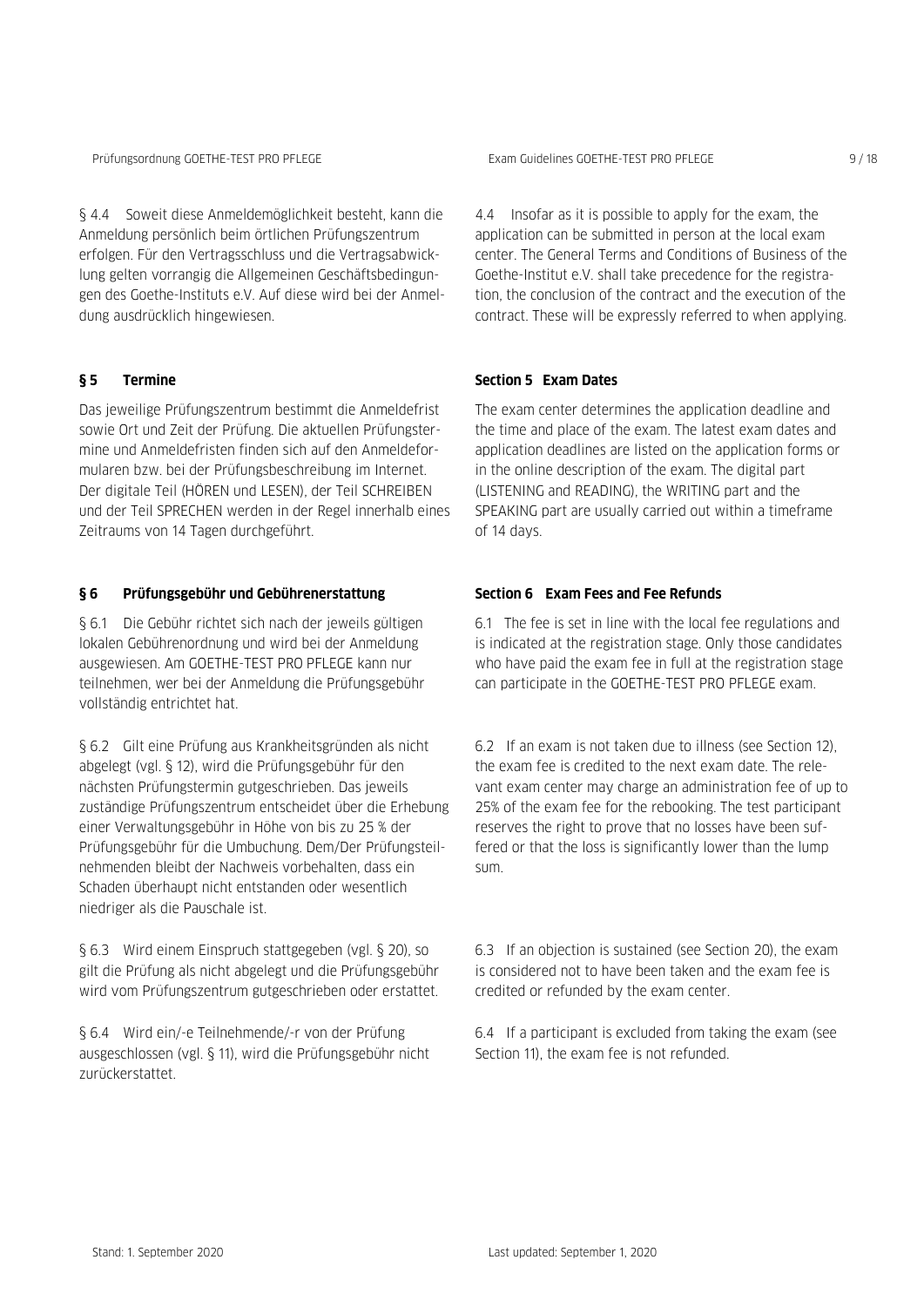#### **§ 7 Prüfungsinhalte**

Die Prüfungsmaterialien und Prüfungsinhalte des GOETHE-TEST PRO PFLEGE werden ausschließlich in dieser Prüfung und nur in der Form verwendet, in der sie von der Zentrale des Goethe-Instituts ausgegeben werden. Die Texte werden weder in ihrem Wortlaut noch in ihrer Anordnung verändert; ausgenommen von dieser Bestimmung ist die Korrektur technischer Fehler oder Mängel.

#### **§ 8 Ausschluss der Öffentlichkeit**

Die Prüfung ist nicht öffentlich.

Ausschließlich Vertreter des Goethe-Instituts sind aus Gründen der Qualitätssicherung (vgl. § 26) berechtigt, auch unangemeldet der Prüfung beizuwohnen. Sie dürfen jedoch nicht in das Prüfungsgeschehen eingreifen. Eine solche Hospitation ist im *Protokoll über die Durchführung des GOETHE-TEST PRO PFLEGE* unter Angabe des Zeitraums zu dokumentieren.

#### **§ 9 Ausweispflicht**

Das Prüfungszentrum ist verpflichtet, die Identität der Prüfungsteilnehmenden zweifelsfrei festzustellen. Diese weisen sich vor Prüfungsbeginn und gegebenenfalls zu jedem beliebigen Zeitpunkt während des Prüfungsablaufs mit einem offiziellen Bilddokument aus. Das Prüfungszentrum hat das Recht, über die Art des Bilddokuments zu entscheiden und weitere Maßnahmen zur Klärung der Identität durchzuführen. Welche Dokumente akzeptiert werden und welche weiteren Maßnahmen zur Identitätsfeststellung vorgenommen werden können, wird dem/der Prüfungsteilnehmenden zusammen mit der Entscheidung über die Teilnahme (§§ 3, 4) mitgeteilt.

#### **§ 10 Aufsicht**

Beim digitalen und beim Schriftlichen Teil der Prüfung wird durch mindestens eine qualifizierte Aufsichtsperson sichergestellt, dass der GOETHE-TEST PRO PFLEGE ordnungsgemäß durchgeführt wird. Die Prüfungsteilnehmenden dürfen den Prüfungsraum nur einzeln verlassen. Dies wird im *Protokoll über die Durchführung des GOETHE-TEST PRO PFLEGE* unter Angabe des konkreten Zeitraums vermerkt. Teilnehmende, die die Prüfung beendet und den Prüfungsraum verlassen haben, dürfen den Prüfungsraum während der laufenden Prüfung dann nicht mehr betreten.

#### **Section 7 Exam contents**

The exam materials and contents of the GOETHE TEST PRO PFLEGE are used exclusively in this test and are only used in the format as issued by the head office of the Goethe-Institut. The wording of the texts shall not be altered, nor shall their arrangement be changed, except for any corrections of technical mistakes or faults deemed necessary.

#### **Section 8 Exclusion of the Public**

The exams are not public.

Only representatives of the Goethe-Institut are entitled to observe the exam without prior appointment for the purposes of quality assurance (see Section 26). They must, however, not intervene in proceedings. Such observation must be noted in the *Exam Log for the GOETHE-TEST PRO PFLEGE*, stating the duration of the observation

#### **Section 9 Obligation to Obtain Proof of Identity**

The exam center is obliged to determine the identity of the exam participants beyond any doubt. The examinees must identify themselves with an item of official identification, which includes a photograph of themselves, before the beginning of the exam and at any other point as necessary. The exam center has the right to make decisions with regard to the specific type of photo identification provided and to implement other measures to ascertain the identity of the participants. The exam participant will be informed of which documents are accepted and which further measures can be taken to establish his/her identity together with the decision on whether they may sit the exam (Sections  $3, 4$ ).

#### **Section 10 Invigilation**

During the digital and the written part of the examination, at least one qualified invigilator ensures that the GOETHE-TEST PRO PFLEGE is carried out in accordance with the regulations. Exam candidates must only leave the exam room one at a time. This is *recorded in the Exam Log for the GOETHE-TEST PRO PFLEGE* stating the exact times of leaving and returning. Exam candidates who have finished the exam and have left the exam room are not permitted to re-enter the exam room for the remainder of the exam.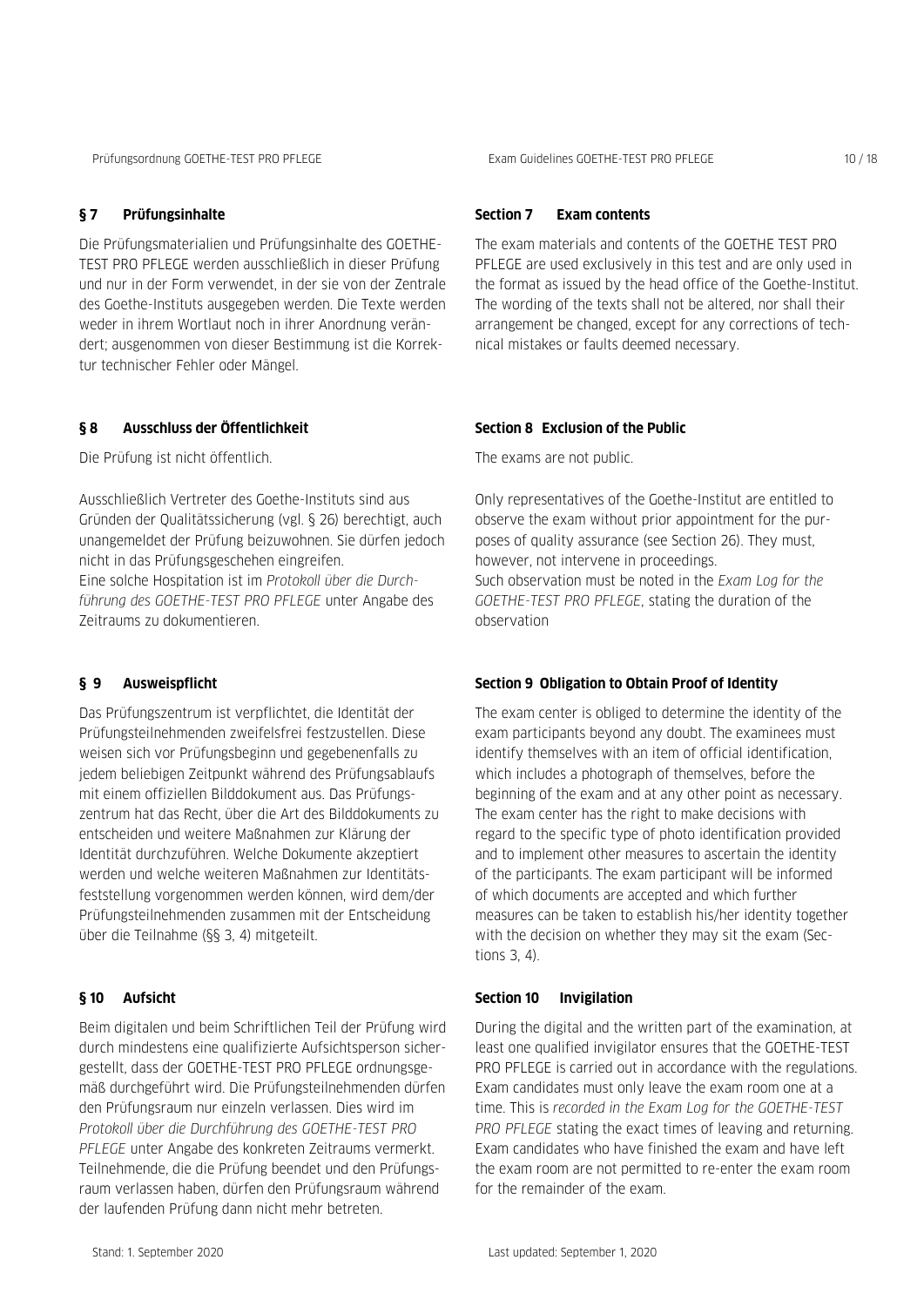Prüfungsordnung GOETHE-TEST PRO PFLEGE EXam Guidelines GOETHE-TEST PRO PFLEGE 11/18

Die Aufsichtsperson gibt vor der Prüfung die nötigen organisatorischen Hinweise und stellt sicher, dass die Teilnehmenden selbstständig und nur mit den erlaubten Arbeitsmitteln (vgl. auch § 11) arbeiten. Die Aufsichtsperson ist nur zur Beantwortung von Fragen zur Durchführung der Prüfung befugt. Fragen zu Prüfungsinhalten dürfen von ihm/ihr weder beantwortet noch kommentiert werden.

#### **§ 11 Ausschluss von der Prüfung**

§ 11.1 Vom GOETHE-TEST PRO PFLEGE wird ausgeschlossen, wer in Zusammenhang mit der Prüfung täuscht, unerlaubte Hilfsmittel mitführt, verwendet oder sie anderen gewährt oder sonst durch sein Verhalten den ordnungsgemäßen Ablauf der Prüfung stört. In diesem Fall werden die Prüfungsleistungen nicht bewertet. Als unerlaubte Hilfsmittel gelten fachliche Unterlagen, die weder zum Prüfungsmaterial gehören noch in der *Prüfungsordnung* vorgesehen sind (z. B. Wörterbücher, Grammatiken, vorbereitete Konzeptpapiere o. Ä.). Technische Hilfsmittel, wie Mobiltelefone, Minicomputer, Smartwatches oder andere zur Aufzeichnung oder Wiedergabe geeignete Geräte, dürfen weder in den Vorbereitungsraum noch in den Prüfungsraum mitgenommen werden.

Das Prüfungszentrum hat das Recht, die Einhaltung der oben genannten Bestimmungen zu überprüfen bzw. durchzusetzen. Zuwiderhandlungen führen zum Prüfungsausschluss. Bereits der Versuch von Prüfungsteilnehmenden, vertrauliche Prüfungsinhalte Dritten zugänglich zu machen, führt zum Ausschluss von der Prüfung.

Wird ein/-e Prüfungsteilnehmende/-r aus einem der in diesem Paragrafen genannten Gründe von der Prüfung ausgeschlossen, kann die Prüfung frühestens nach drei Monaten ab dem Tag des Prüfungsausschlusses wiederholt werden.

The invigilator shall provide the necessary organizational information prior to the exam and ensures that the candidates work independently using only the aids permitted (see Section 11). The invigilator is only authorized to answer questions about 'how to do' the exam. Questions regarding exam content must not be answered nor commented on by him/her.

#### **Section 11 Exclusion from the Exam**

11.1 The GOETHE-TEST PRO PFLEGE excludes anyone who, in connection with the exam, cheats, brings unauthorized aids, uses or grants them to others or otherwise interferes with the proper conduct of the exam. In this case, the exam will not be marked. Unauthorized aids are technical documents that are neither part of the test material nor provided for in the *Exam Guidelines* (e.g. dictionaries, grammars, prepared concept papers, etc.). Technical aids, such as mobile phones, minicomputers, smartwatches or other devices suitable for recording or playback, may not be taken into the preparation room or the exam room. The exam center has the right to check or enforce compliance with the above-mentioned provisions. Violations will result in exclusion from the exam. Attempts by exam participants to make confidential exam content available to third parties will also result in exclusion from the exam.

If an exam participant is excluded from the exam for any of the above-mentioned reasons, they may only re-sit the exam three months from the day of exclusion from the exam.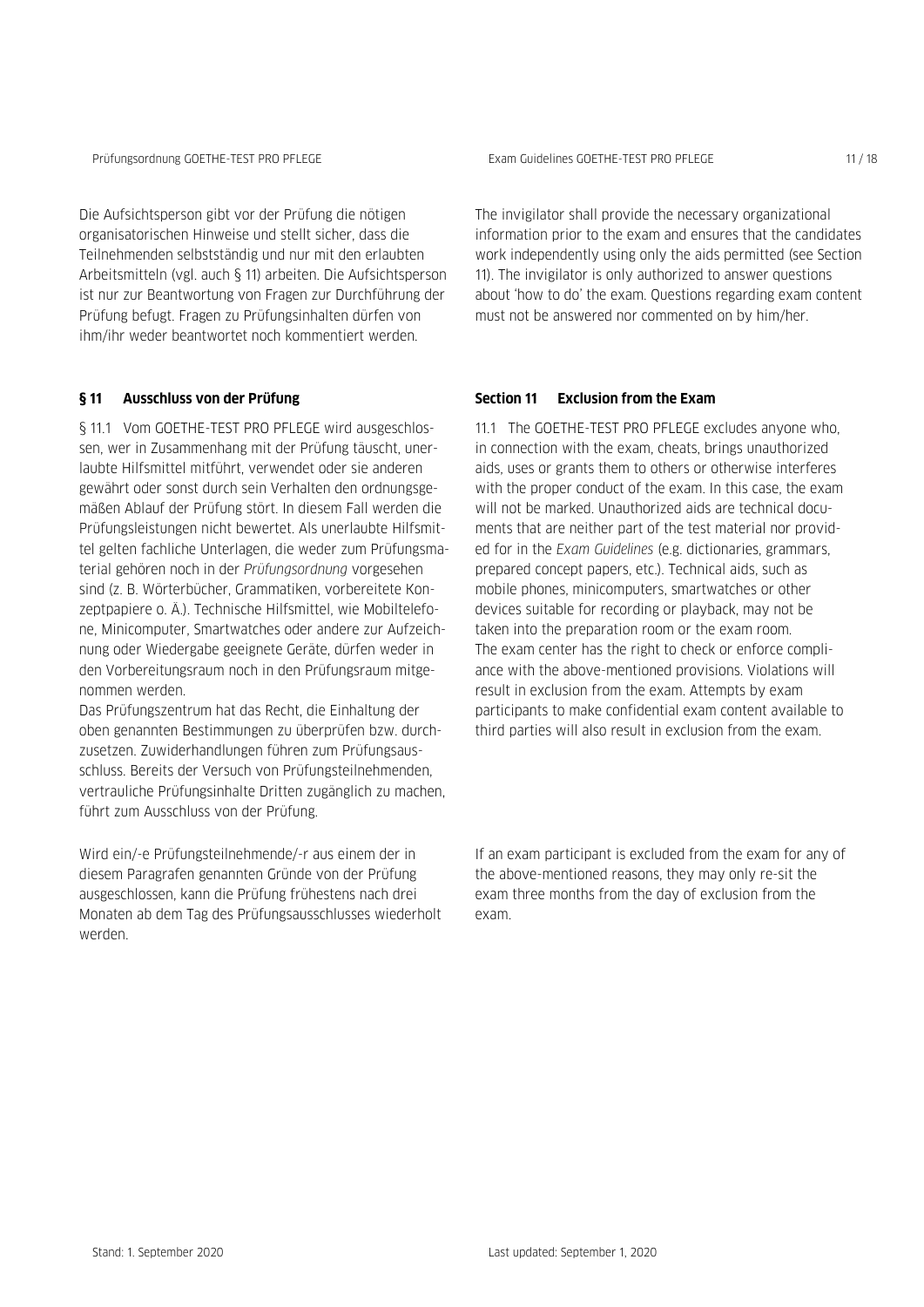§ 11.2 Täuscht oder versucht ein/-e Prüfungsteilnehmende/-r in Zusammenhang mit dem GOETHE-TEST PRO PFLEGE über ihre/seine Identität zu täuschen, so werden diese/-r und alle an der Identitätstäuschung beteiligten Personen von der Prüfung ausgeschlossen.

Erfolgt der Ausschluss, so verhängt das Goethe-Institut, nach Abwägung aller Umstände des Einzelfalls, für die an der Identitätstäuschung beteiligten Personen eine Sperrung von einem (1) Jahr zur Ablegung von Prüfungen im Rahmen des Prüfungsportfolios des Goethe-Instituts weltweit (vgl. § 3). Zu diesem Zweck (Kontrolle der Einhaltung einer verhängten Prüfungssperre) werden bestimmte personenbezogene Datenkategorien des/der Gesperrten, nämlich Name, Vorname, Geburtsdatum, Geburtsort, Sperrungszeitraum, Meldung durch Prüfungszentrum, an die Prüfungszentren des Goethe-Instituts (siehe dazu § 2) weltweit weitergegeben und dort dazu verarbeitet. Siehe auch § 15. Die vorigen beiden Absätze finden entsprechende Anwendung, wenn der/die Prüfungsteilnehmende zur Erlangung der Prüfung einer an der Prüfung direkt oder indirekt beteiligten Person unrechtmäßige Zahlungen oder andere unrechtmäßige Vorteile für das Bestehen der Prüfung anbietet, verspricht oder gewährt (Antikorruptionsklausel).

§ 11.3 Stellt sich nach Beendigung der Prüfung heraus, dass Tatbestände für einen Ausschluss gemäß § 11.1 und/oder § 11.2 gegeben sind, so ist das Prüfungszentrum (vgl. § 16) berechtigt, die Prüfung als *ungültig* zu bewerten und das ggf. ausgestellte Zeugnis zurückzufordern. Das Prüfungszentrum muss den/die Betroffene/-n anhören, bevor es eine Entscheidung trifft. In Zweifelsfällen wird die Zentrale des Goethe-Instituts verständigt und um Entscheidung gebeten. Es gelten die in § 11.1 bzw. § 11.2 genannten Sperrfristen.

11.2 If an exam participant deceives or attempts to deceive about their identity in connection with the GOETHE-TEST PRO PFLEGE exam, they and all persons involved in the identity deception are excluded from the exam. If the exclusion is implemented, the Goethe-Institut imposes, after consideration of all the circumstances of the individual case, a ban of one (1) year on sitting any exams held by the Goethe-Institut worldwide (see Section 3). To this end (checking compliance with an imposed exam ban), particular categories of data concerning the person excluded, namely surname, first name, date of birth, place of birth, duration of exclusion, report from exam center, are transmitted to the exam centers of the Goethe-Institut worldwide (see Section 2) and processed there. See also Section 15. The two preceding paragraphs apply if, in order to obtain the relevant qualification, the exam participant offers, promises or guarantees to someone directly or indirectly involved with the exam unlawful payments or other unlawful benefits for passing the exam (anti-corruption clause).

11.3 If, after the exam has finished, facts constituting grounds for exclusion in accordance with Sections 11.1 and/or 11.2 emerge, the exam center (see Section 16) is entitled to mark the exam as *invalid* and to revoke any certificates issued. The exam center must hear the person concerned before deciding. In cases of doubt, the head office of the Goethe-Institut will be informed and requested to make the decision. The ban periods listed in Sections 11.1 and 11.2 apply.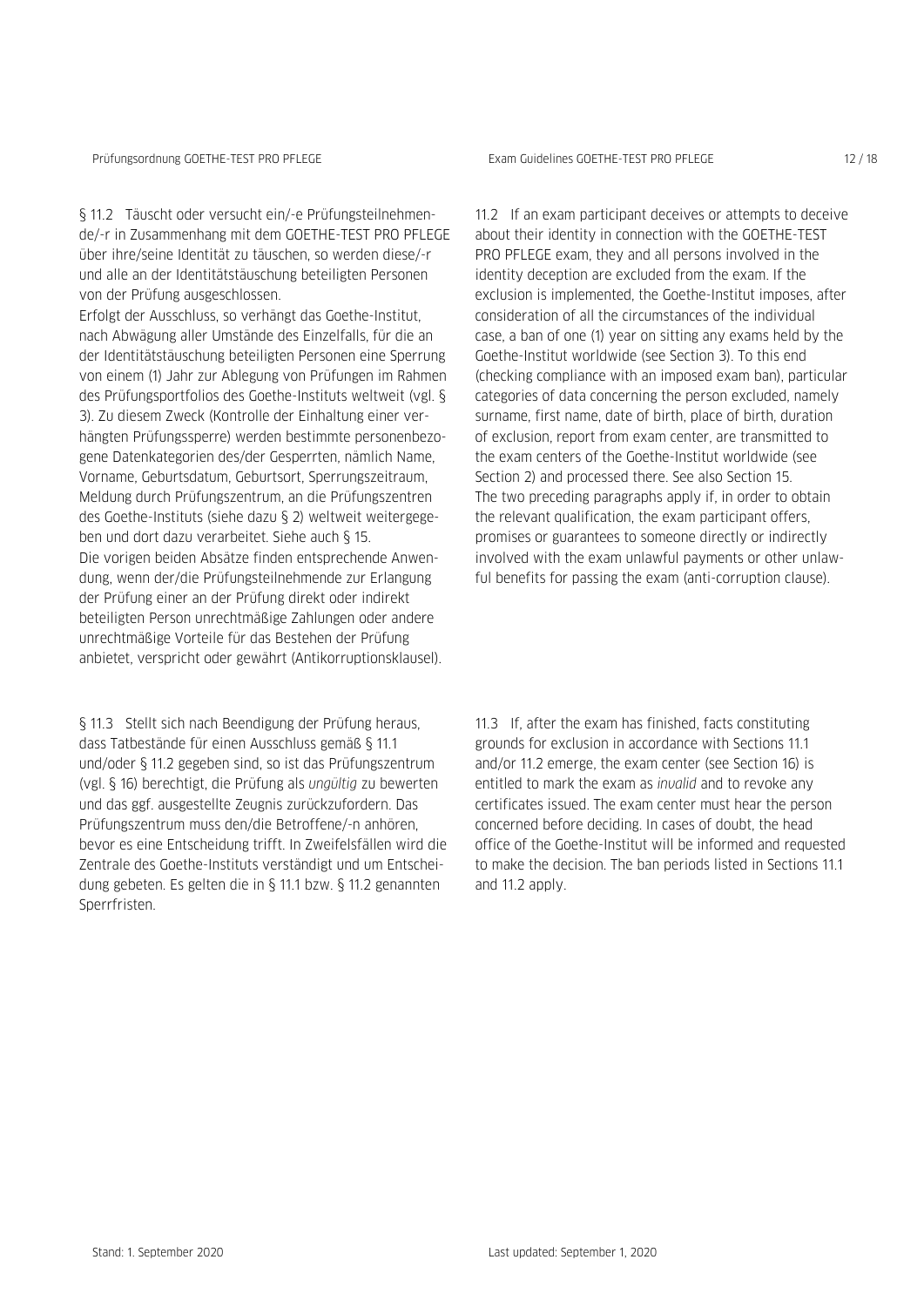Prüfungsordnung GOETHE-TEST PRO PFLEGE EXam Guidelines GOETHE-TEST PRO PFLEGE 13 / 18 / 18

#### **§ 12 Rücktritt von der Prüfung bzw. Abbruch der Prüfung**

Unbeschadet des gesetzlichen Widerrufsrechts gilt Folgendes: Die Möglichkeit zum Rücktritt vom GOETHE-TEST PRO PFLEGE besteht; es besteht jedoch kein Anspruch auf Rückerstattung von bereits entrichteten Prüfungsgebühren. Erfolgt der Rücktritt vor Prüfungsbeginn, so gilt die Prüfung als nicht abgelegt. Wird die Prüfung nach Beginn abgebrochen, so gilt die Prüfung als ungültig.

Wird eine Prüfung nicht begonnen oder nach Beginn abgebrochen und werden dafür Krankheitsgründe geltend gemacht, sind diese unverzüglich durch Vorlage eines ärztlichen Attests beim zuständigen Prüfungszentrum nachzuweisen. Die Entscheidung über das weitere Vorgehen trifft das Prüfungszentrum nach Rücksprache mit der Zentrale des Goethe-Instituts. Hinsichtlich der Prüfungsgebühren gilt § 6.2.

#### **§ 13 Mitteilung der Prüfungsergebnisse**

Die Mitteilung der Prüfungsergebnisse erfolgt in der Regel über das Prüfungszentrum an dem die Prüfung abgelegt wurde. Eine individuelle vorzeitige Ergebnismitteilung ist nicht möglich. Siehe hierzu auch §14.

#### **§ 14 Zertifizierung**

Das Zeugnis kann digital über die Webseite [www.goethe.de/gtp/verify](http://www.goethe.de/gtp/verify) als PDF-Dokument heruntergeladen und bei Bedarf ausgedruckt werden. Es besteht kein Anspruch auf eine gedruckte Version der Prüfungsergebnisse. Die Ergebnisse sind ausschließlich über Geburtsdatum und Registrierungscode der/des Prüfungsteilnehmenden zugänglich und werden vom Goethe-Institut nicht an Dritte weitergegeben. Behörden, Einrichtungen, Arbeitgeber o. Ä. können über die Webseite die Prüfungsergebnisse verifizieren, wenn ihnen das Zeugnis vorliegt.

#### **Section 12 Withdrawing from the Exam or Discontinuing the Exam**

The following applies without prejudice to the statutory right of cancellation: It is possible to withdraw from the GOETHE-TEST PRO PFLEGE. However, participants have no right to a refund of any exam fees already paid. If the withdrawal takes place before the start of the exam, the exam will be considered not taken. If the exam is discontinued after it has already started, the exam will be considered invalid.

If an exam is not started or is discontinued after it was started due to illness, proof must be immediately provided to this effect by submitting a doctor's note to the responsible exam center. A decision as to how to proceed will be made by the exam center after conferring with the headquarters of the Goethe-Institut.

Section 6.2 applies with regard to exam fees.

#### **Section 13 Notification of Exam Results**

The notification of the exam results is generally managed by the exam center at which the exam was taken. It is not possible to release individual exam results early. See also Section 14.

#### **Section 14 Certification**

The certificate is available to download on our website [www.goethe.de/gtp/verify](http://www.goethe.de/gtp/verify) as a PDF document and can be printed if needed. No entitlement to a printed version of the exam results exists. The results are exclusively accessible via the candidate's birth date and registration number and are not passed on to third parties by the Goethe-Institut. Authorities, institutions, employers or similar may verify the exam results via our website if they have a copy of the certificate.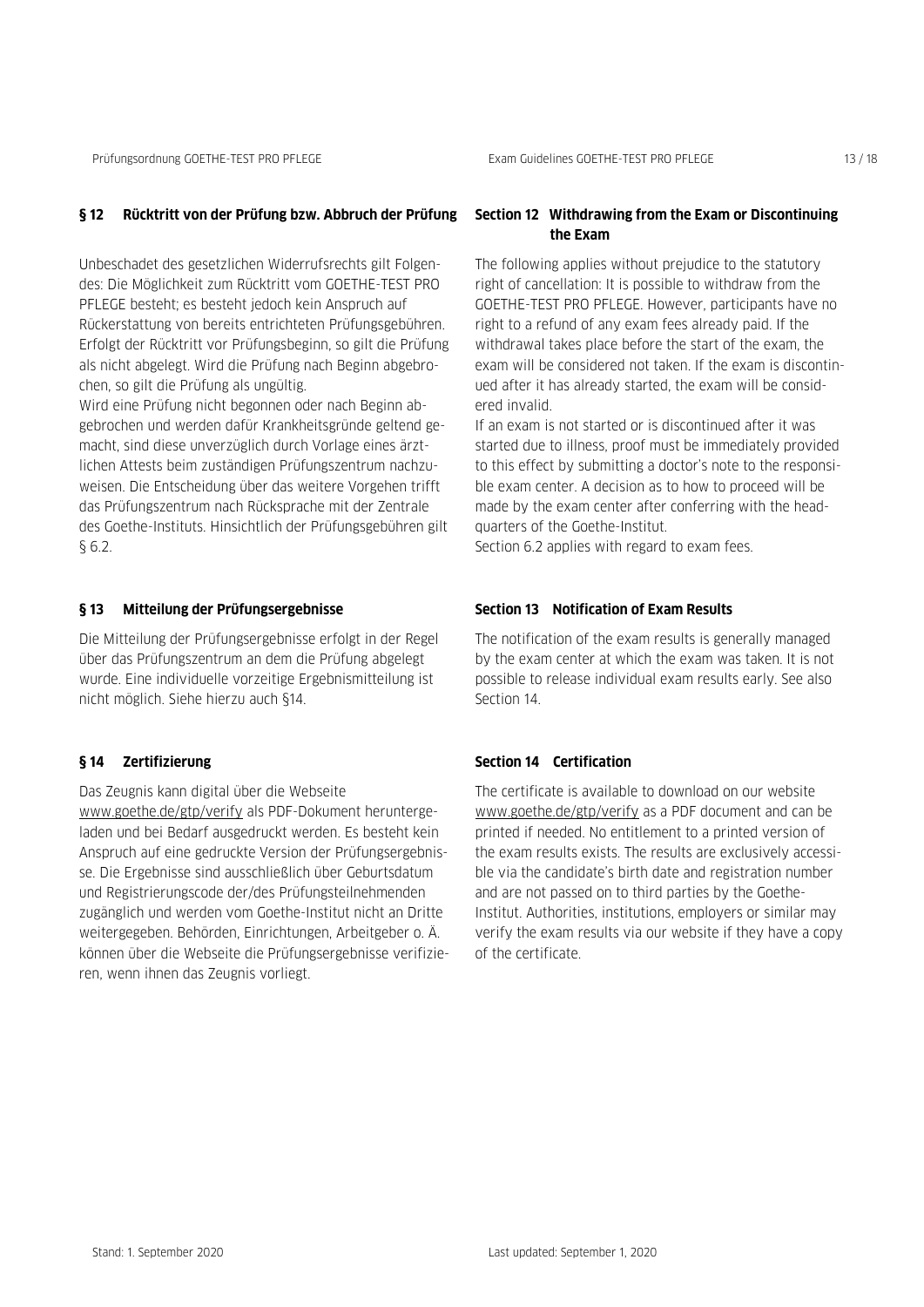Im Zeugnis zum GOETHE-TEST PRO PFLEGE wird die Prüfungsleistung jeweils in den vier Prüfungsteilen in Form von Niveaustufen des Gemeinsamen europäischen Referenzrahmens für Sprachen (GER) dokumentiert: Bei dem digitalen Teil (HÖREN und LESEN) werden die Niveaustufen von A1-C2 ausgewiesen; bei den produktiven Teilen SCHREIBEN und SPRECHEN entweder "Niveau B2" oder "B2 nicht erreicht". Gleiches gilt für das Gesamtergebnis, das sich aus allen vier Prüfungsteilen zusammensetzt. Das Gesamtergebnis B2 ist erreicht, wenn alle vier Prüfungsteile mindestens mit dem Niveau B2 abgeschlossen werden.

Das Zeugnis ist maschinell erstellt und ohne Unterschrift gültig.

#### **§ 15 Wiederholung der Prüfung**

Der GOETHE-TEST PRO PFLEGE kann als Ganzes beliebig oft wiederholt werden. Es werden mindestens drei Monate Pause vor der nächsten Prüfung empfohlen.

Sofern es die organisatorischen Möglichkeiten am Prüfungszentrum erlauben, ist eine einmalige Teilwiederholung möglich. Dabei können ein oder zwei Prüfungsteil/-e (vgl. §1.2), der/die nicht bestanden wurde/-n, erneut abgelegt werden.

Ein Anspruch auf Teilwiederholung seitens der Teilnehmenden besteht nicht. Teilwiederholungen sind innerhalb eines Jahres nur am selben Prüfungszentrum möglich, an dem die erste Prüfung durchgeführt wurde. Das Prüfungszentrum kann eine Bearbeitungsgebühr für die Teilwiederholung verlangen.

Vom Prüfungszentrum können bestimmte Fristen für einen Wiederholungstermin festgelegt werden. Auf diese wird bei der Mitteilung des Prüfungsergebnisses hingewiesen. Ein Rechtsanspruch auf einen bestimmten Prüfungstermin besteht nicht. Siehe auch § 11.

#### **§ 16 Prüfungskommission**

Für die Abnahme und ordnungsgemäße Durchführung der Prüfung beruft das Prüfungszentrum eine Prüfungskommission ein, die sich aus zwei Prüfenden zusammensetzt, von denen in der Regel eine/-r der/die Prüfungsverantwortliche des jeweiligen Prüfungszentrums ist.

In the GOETHE-TEST PRO PFLEGE certificate, the examination performance in the four sections of the examination is documented respectively in the form of the levels of the Common European Framework of Reference for Languages (CEFR): In the digital section (LISTENING and READING), the levels of A1-C2 are indicated; in the case of the productive WRITING and SPEAKING sections, either "Level B2" or "B2 not achieved" are indicated. The same applies to the overall result, which comprises all four parts of the examination. The overall result B2 is achieved when all four parts of the examination are passed at least at level B2.

The certificate is created automatically and is valid without a signature.

#### **Section 15 Re-sitting the Exam**

The GOETHE-TEST PRO PFLEGE exam may be re-taken as a whole as often as the candidate wishes. We recommend waiting at least three months before retaking the test. Provided that the exam center's organizational capacity allows it, repeating a portion of the exam on a one-off basis is possible. Here, one or two sections of an examination (see Section 1.2) which have not been passed can be retaken. The right of the participant to repeat a portion of the exam is not guaranteed. A participant may only retake a portion of his/her exam within a year and only at the same exam center where the original exam was administered. The exam center may charge a processing fee for repeating a portion of an exam.

The examination center can stipulate specific time periods for a re-sit date. These will be indicated when the examination result is notified. There is no legal entitlement to a specific examination date. See also Section 11.

#### **Section 16 Exam Commission**

The exam center will convene an exam commission consisting of at least two members for the purpose of approving and properly administering the exam. The commission will consist of two examiners, of which one member is usually the exam official at the exam center in question.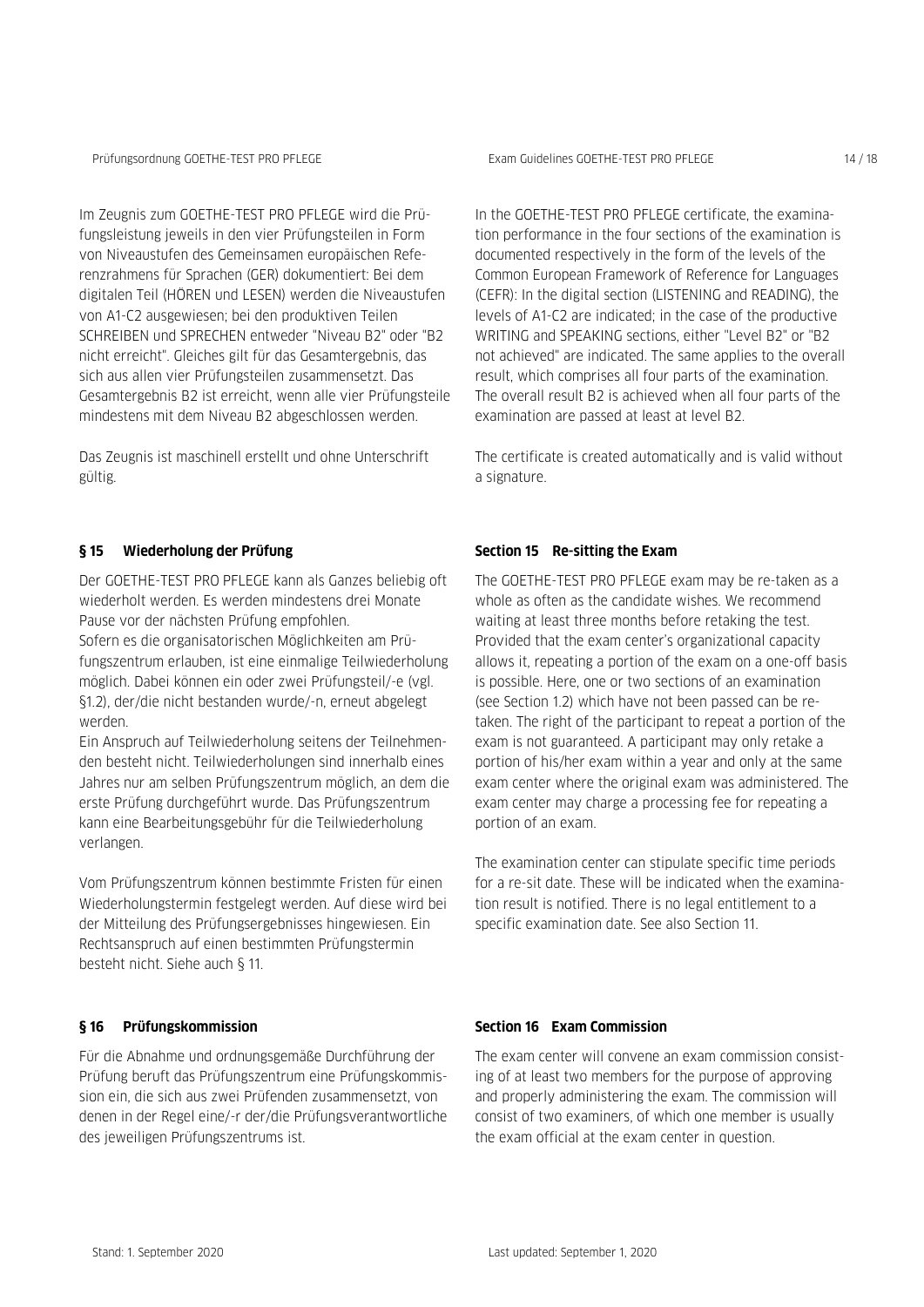Prüfungsordnung GOETHE-TEST PRO PFLEGE EXam Guidelines GOETHE-TEST PRO PFLEGE 15/18

#### **§ 17 Protokoll über die Durchführung des GOETHE-TEST PRO PFLEGE**

Über den Verlauf vom digitalen Teil und vom Teil Schreiben des GOETHE-TESTS PRO PFLEGE wird ein Protokoll angefertigt. Darin werden die Daten zur jeweiligen Prüfung (Prüfungsteilnehmende/-r, Prüfungszentrum, Prüfungstermin u. a.) einschließlich Uhrzeit und gegebenenfalls besondere Vorkommnisse während der Prüfung festgehalten.

#### **§ 18 Befangenheit**

Die Besorgnis der Befangenheit eines/einer Prüfenden kann der/die Prüfungsteilnehmende nur unverzüglich und nur vor Beginn der mündlichen Prüfung vorbringen. Die Entscheidung über die Mitwirkung des/der Prüfenden trifft der/die Prüfungsverantwortliche. In der mündlichen Prüfung hat mindestens einer der beiden Prüfenden keine/-n Prüfungsteilnehmende/-n im letzten

vor der Prüfung von der/dem Prüfungsteilnehmenden besuchten Kurs unterrichtet. Ausnahmeregelungen bedürfen der Genehmigung durch die Zentrale des Goethe-Instituts.

#### **§ 19 Bewertung**

Die Prüfungsleistungen der Teile HÖREN und LESEN werden weltweit automatisch ausgewertet. Die Prüfungsleistungen der Teile SCHREIBEN und SPRECHEN werden von zwei Prüfenden/Bewertenden voneinander unabhängig bewertet. Im Teil SCHREIBEN werden nur solche Markierungen bzw. Texte bewertet, die mit zulässigen Schreibwerkzeugen erstellt wurden (Kugelschreiber, Füller, Faser- oder Gelstifte in Schwarz oder Blau).

In der mündlichen Prüfung hat mindesten eine/-r der beiden Prüfenden keine/-n Prüfungsteilnehmende/-n im letzten vor der Prüfung von der/dem Prüfungsteilnehmenden besuchten Kurs unterrichtet. Ausnahmeregelungen bedürfen der Genehmigung durch die Zentrale des Goethe-Instituts.

#### **Section 17 GOETHE-TEST PRO PFLEGE Exam Log**

A log is kept for the digital and written parts of the GOETHE-TEST PRO PFLEGE exam. It records the information about the respective exam (exam candidate(s), exam center, exam date etc.), including the times and any special occurrences during the exam.

#### **Section 18 Bias**

Any concern relating to an examiner's bias against the participant(s) may only be raised immediately before the oral exam begins. The exam official will make the decision as to how to appropriately handle the examiner's involvement in the exam. In the oral examination, at least one of the two examiners will not have taught any candidates in the last course attended by the candidates before the examination. Exceptions require the approval of the head office of the Goethe-Institut.

#### **Section 19 Grading**

The exam performances of the LISTENING and READING parts are automatically assessed across the world. The exam performances of the WRITING and SPEAKING parts will be evaluated separately by two examiners/graders. Only marks, answers or texts produced in the WRITING portion of the exam using the approved writing implements (ballpoint pens, fountain pens, felt-tip pens and gel pens in black or blue) will be evaluated.

In the oral examination, at least one of the two examiners must not have taught any candidates in the last course attended by the candidates before the examination. Exceptions must be approved by the head office of the Goethe-Institut.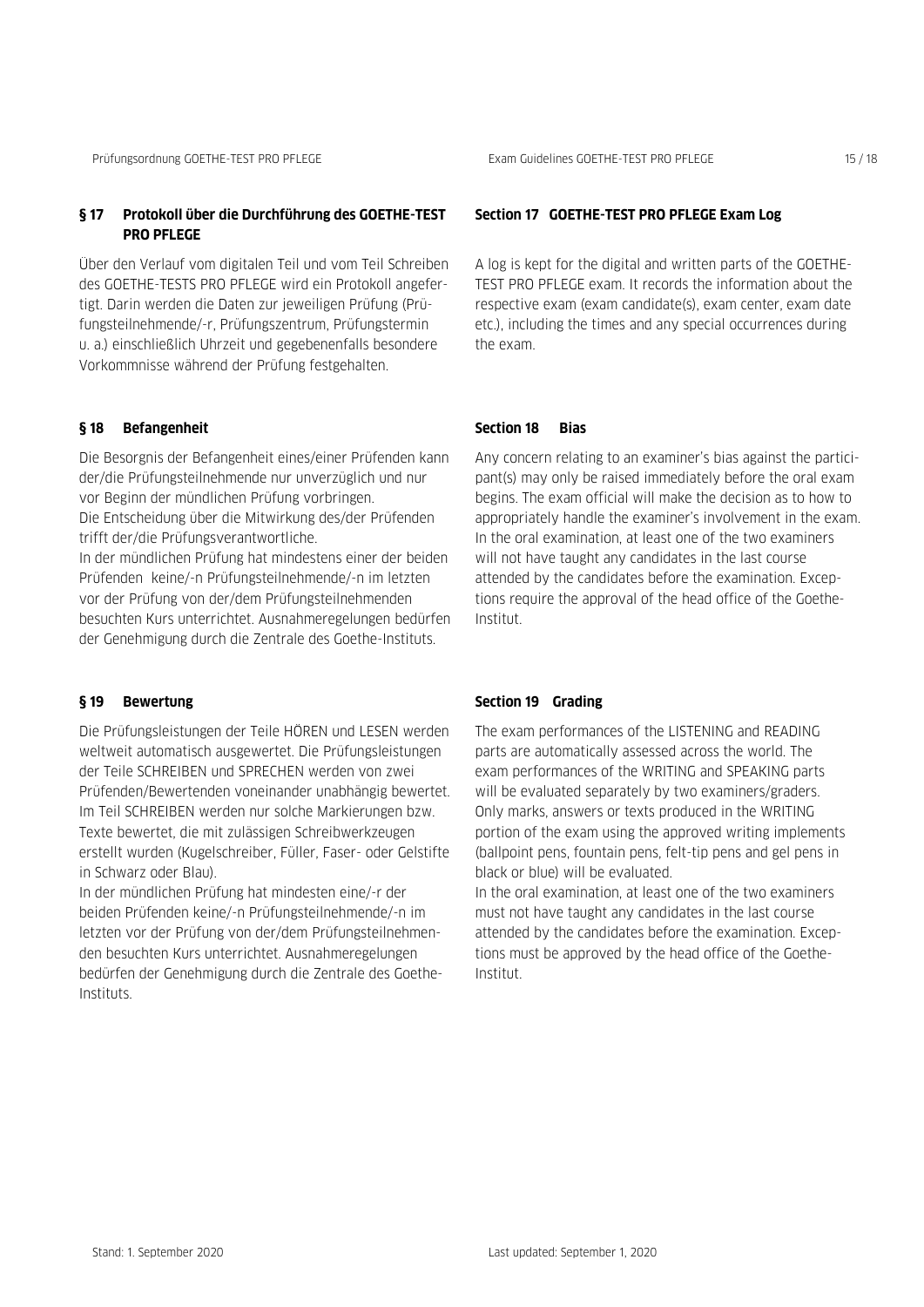#### **§ 20 Einsprüche**

Ein Einspruch gegen das **Prüfungsergebnis** ist innerhalb von zwei Wochen nach Prüfungstermin in Textform bei der Leitung des Prüfungszentrums, an dem die Prüfung abgelegt wurde, zu erheben.

Unbegründete oder nicht ausreichend begründete Anträge kann der Prüfungsverantwortliche zurückweisen. Der bloße Hinweis auf eine nicht erreichte Punktzahl ist als Begründung nicht ausreichend.

Der/Die Prüfungsverantwortliche entscheidet darüber, ob dem Einspruch stattgegeben wird. In Zweifelsfällen wendet er/sie sich an die Zentrale des Goethe-Instituts und diese entscheidet darüber. Die Entscheidung über die Bewertung ist endgültig.

Ein Einspruch gegen die **Durchführung** der Prüfung ist unmittelbar nach Ablegen der Prüfung bei der Leitung des zuständigen Prüfungszentrums, an dem die Prüfung abgelegt wurde, in Textform zu erheben. Der/Die Prüfungsverantwortliche holt die Stellungnahmen aller Beteiligten ein, entscheidet über den Einspruch und verfasst eine Aktennotiz über den Vorgang. In Zweifelsfällen entscheidet die Zentrale des Goethe-Instituts. Wird einem Einspruch stattgegeben, so gilt hinsichtlich der Prüfungsgebühren § 6.3.

#### **§ 21 Einsichtnahme**

Prüfungsteilnehmende können auf Antrag nach Bekanntgabe der Prüfungsergebnisse Einsicht in ihre Prüfung nehmen. Der Antrag beschränkt geschäftsfähiger Minderjähriger bedarf der Einwilligung des gesetzlichen Vertreters. Die Einsichtnahme muss in Begleitung des gesetzlichen Vertreters erfolgen.

#### **§ 22 Verschwiegenheit**

Die Aufsicht bewahrt über alle Prüfungsvorgänge und Prüfungsergebnisse gegenüber Dritten Stillschweigen.

#### **§ 23 Geheimhaltung**

Alle Prüfungsaufgaben sind vertraulich. Sie unterliegen der Geheimhaltungspflicht und werden unter Verschluss gehalten.

#### **Section 20 Appeals**

Appeals of the **exam result** must be submitted in writing to the management of the exam center at which the exam was taken, within two weeks after the date of the exam. The person in charge of the exam reserves the right to reject appeals that fail to give a reason or provide insufficient reasons. Merely pointing out that a certain number of points has not been achieved does not constitute a sufficient reason.

The person in charge of the exam shall decide whether the appeal is accepted. In case of doubt he/she shall consult the Goethe-Institut head office, which shall decide the matter. The decision on the appeal is final.

Any appeals regarding how the exam **was conducted** must be made in writing to the management of the respective exam center at which the exam was taken immediately after the test. The person in charge of the exam gathers statements from all involved, decides whether the appeal is justified and draws up a file. In case of doubt the Goethe-Institut head office shall make the decision. If an appeal is granted, Section 6.3 shall apply with regard to exam fees.

#### **Section 21 Right to inspect**

Exam participants may request to inspect their exam after the results of the exam have been published. The application of minors with limited legal capacity requires the consent of their parent or guardian. The inspection must be carried out in the presence of the parent or guardian.

#### **Section 22 Secrecy**

The invigilator shall keep all exam procedures and exam results secret with respect to third parties.

#### **Section 23 Confidentiality**

All test questions are confidential. They are subject to the confidentiality obligation and are kept sealed.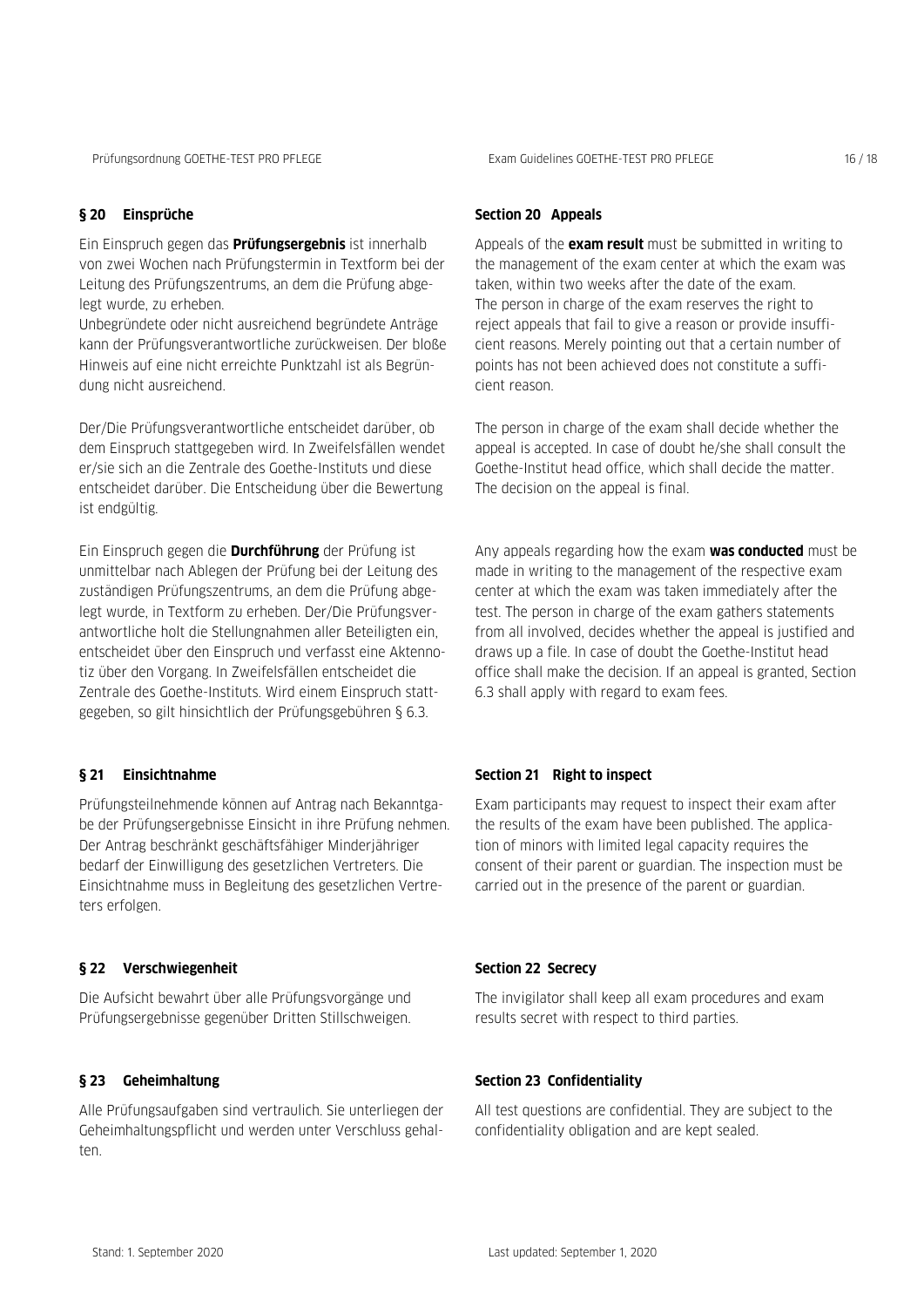#### **§ 24 Urheberrecht**

Alle papierbasierten und digitalen Prüfungsmaterialien und Prüfungsinhalte sind urheberrechtlich geschützt und werden nur in dem GOETHE-TEST PRO PFLEGE verwendet. Eine darüber hinausgehende Nutzung, insbesondere die Vervielfältigung und Verbreitung sowie öffentliche Zugänglichmachung dieser Prüfungsinhalte ist nur mit Zustimmung der Zentrale des Goethe-Instituts gestattet.

#### **§ 25 Archivierung**

Die papierbasierten und digitalen Prüfungsunterlagen der Prüfungsteilnehmenden werden 12 Monate, gerechnet vom Prüfungstermin an, unter Verschluss aufbewahrt und dann fachgerecht entsorgt bzw. gelöscht.

Das Dokument über das Gesamtergebnis wird 10 Jahre lang archiviert und ist über die Webseite

[www.goethe.de/gtp/verify](http://www.goethe.de/gtp/verify) zugänglich.

#### **§ 26 Qualitätssicherung**

Die gleichbleibend hohe Qualität der Prüfungsdurchführung wird durch regelmäßige Kontrollen der schriftlichen und mündlichen Prüfung im Rahmen von Hospitationen sowie durch Einsichtnahme in die Prüfungsunterlagen sichergestellt.

Der/Die Prüfungsteilnehmende sowie das durchführende Prüfungszentrum erklärt sich damit einverstanden.

#### **§ 27 Datenschutz**

Alle an der Durchführung der Prüfung Beteiligten sind zur Geheimhaltung und zur Einhaltung der anwendbaren Datenschutz-Vorschriften verpflichtet. Das Goethe-Institut darf auf Anfrage von öffentlichen Behörden im Fall des begründeten Verdachts der Fälschung eines GOETHE-TEST PRO PFLEGE-Zeugnisses die Echtheit des Zeugnisses bestätigen oder widerlegen.

#### **Section 24 Copyright**

All paper-based and digital examination materials and contents are protected by copyright and are only used for the GOETHE-TEST PRO PFLEGE. Any use above and beyond this, especially the reproduction and distribution or the making of the exam contents available to the public, is only permitted with the prior approval of the head office of the Goethe-Institut.

#### **Section 25 Archiving**

The participants' paper-based and online exam documents will be stored under lock and key for 12 months from the exam date and will then be disposed of or deleted in a professional manner.

The document with the overall score is archived for 10 years and can be accessed via the website [www.goethe.de/gtp/verify.](http://www.goethe.de/gtp/verify)

#### **Section 26 Quality Assurance**

The consistently high quality of the exam procedure is ensured through regular controls of the written and oral exams in the form of observation and by inspecting the examination documents.

The exam candidate as well as the hosting exam center declares their acceptance of this.

#### **Section 27 Data Protection**

All persons involved in carrying out the examination are obligated to confidentiality and to compliance with the applicable data protection regulations. At the request of public authorities, the Goethe-Institut may confirm or refute the authenticity of a certificate in the event of a justified suspicion of forgery of a GOETHE-TEST PRO PFLEGE certificate.